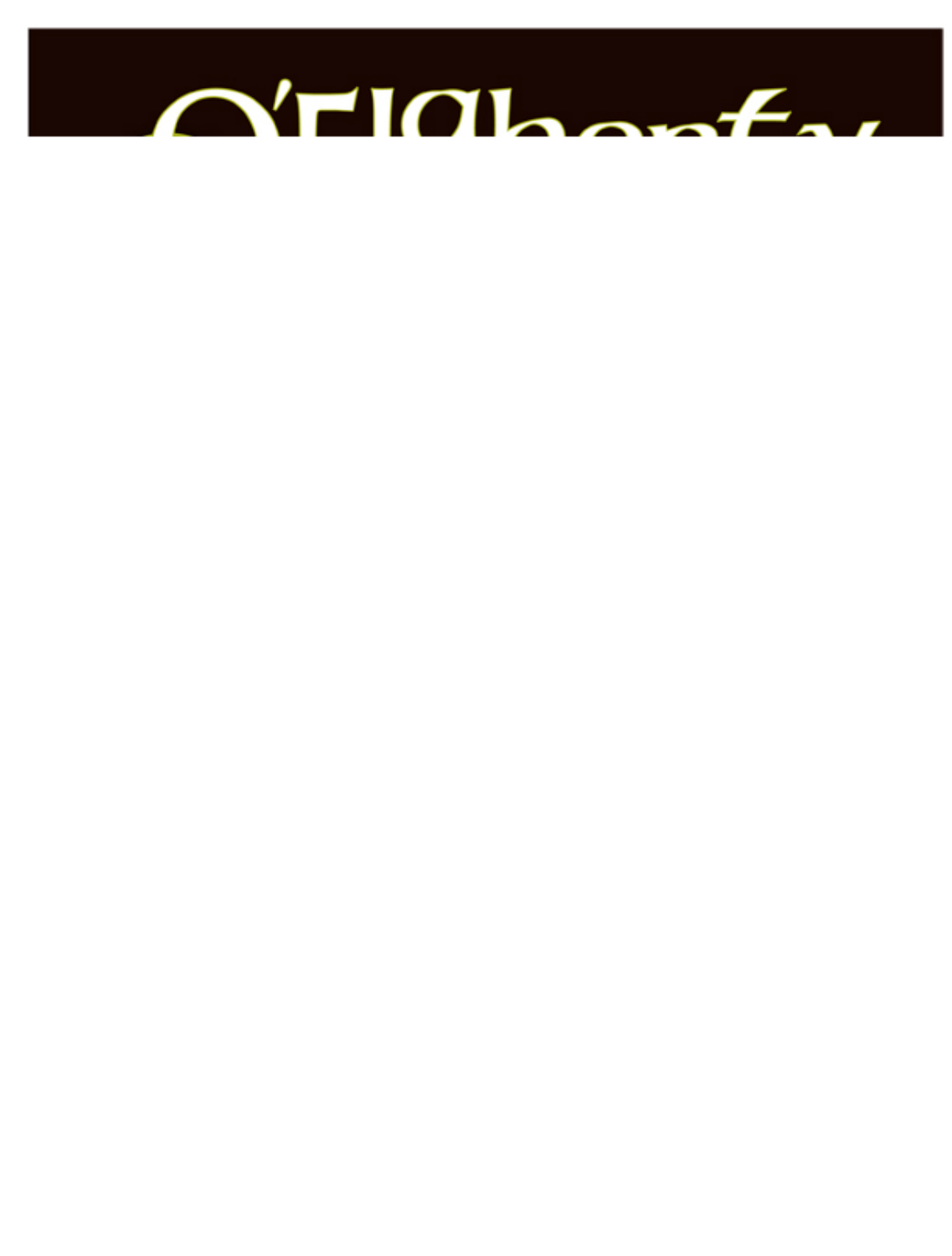# **O'Flaherty Irish Music Retreat "Another One Hundred Tunes"**

**Published October 25, 2013** 

We decided to issue a third tunebook in celebration of the tenth year of the O'Flaherty Irish Music Retreat. It is hard to believe that a decade has passed since we held our first event at the Springhill Retreat Center in Richardson, Texas back in October of 2004. None of us who organized that first event had any indication that it would grow as it has. What started as a small local music camp has given rise to a well-respected international camp attracting participants from near and far. We have been successful over the years because of two primary factors – good teachers and good learners. Fortunately, we have never had a shortage of either so we have not only survived, but have expanded greatly in both scope and size since our founding.

There is one other factor of our success that is important to remember – the music itself. Traditional Irish music is unlike any music I've known. On one hand, I have seldom encountered music more difficult to master. Playing "authentically" is the goal but that goal can take years if not a lifetime of listening, practicing and playing. On the other hand, the music by its nature is so accessible that it permits players to engage in it at any level of ability. It is not uncommon for experienced players to encourage novices and help establish a connection with this remarkable music tradition. That connection is the essence of what we try to do at our retreat – pass on the music as musicians have done in Ireland for centuries. It's a shared experience because the music has a way of transcending the differences between people, e.g., abilities, politics, geography, religious affiliations. Go anywhere in the world, and you will likely find complete strangers with whom you can enjoy that connection.

There are lots of tunes that are played. Thousands upon thousands from which to draw. We picked some of our favorites – some are old, some new – and we tried to offer some variety. In my opinion, this tunebook contains many fantastic tunes, and we are so very grateful for all of those who composed them and have contributed so mightily to this wonderful Irish music tradition.

Speaking of thanks, **Rick Roberts** deserves much praise for his tune suggestions and his editing skills. Rick has edited every tunebook we've published, and that's not easy work. Thanks also to **Kevin Alewine** and **Joseph Carmichael** for help with the chords. Special thanks to **Emily Bryant** who has produced all of our tunebook covers and our websites. And thanks to the many musician friends who have shared tunes over the years, many of which appear within. Thanks also to my wife **Peggy** who shares my passion for Irish music.

We hope you enjoy it. A final thanks to all of you who have supported us during our first ten years. It has been a fun ride, and there's more road to travel. As one of our t-shirts proclaims, "So many tunes, so little time."

All the Best,

Ken Fleming

Director O'Flaherty Irish Music Retreat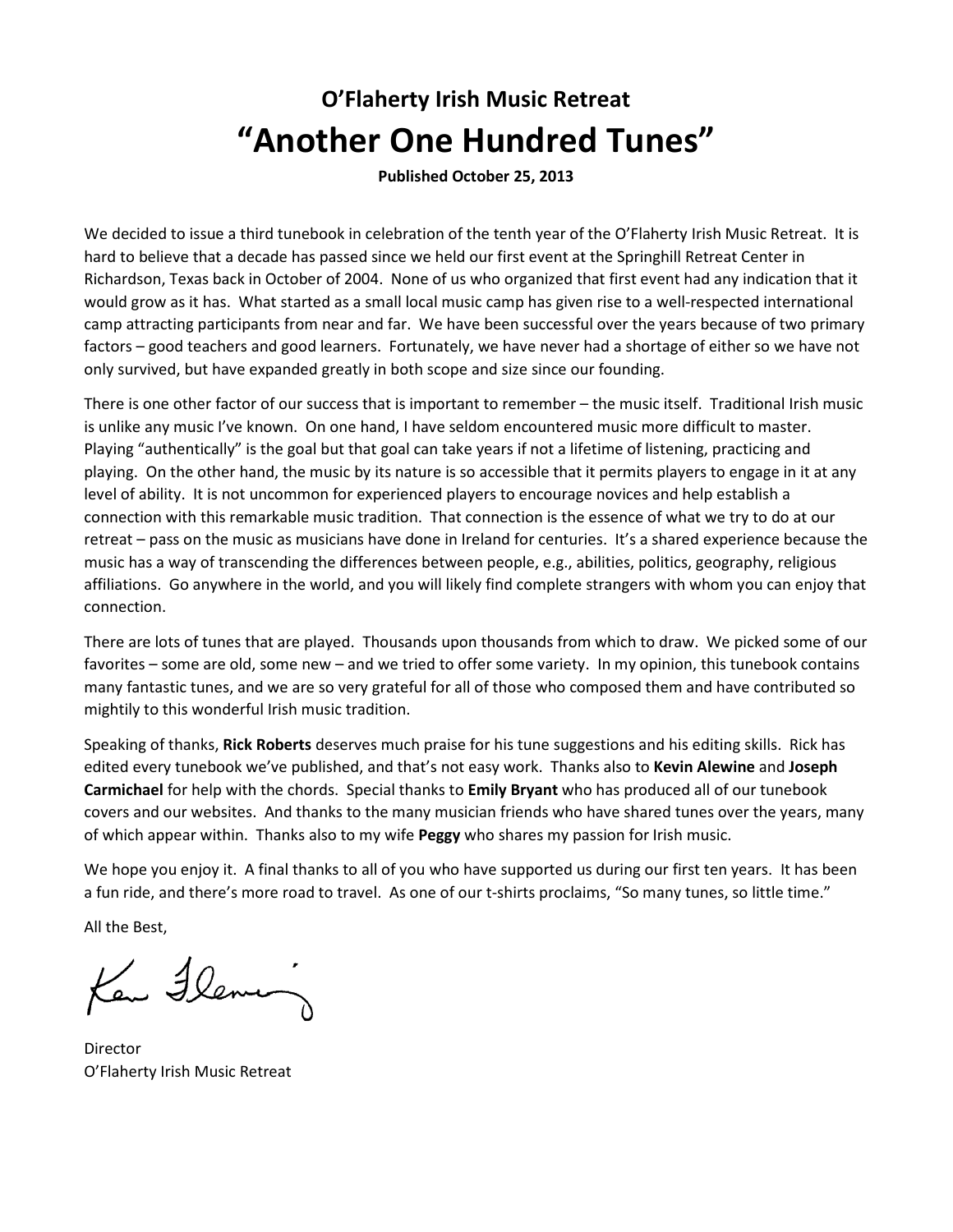#### Contents

| Page             | Tune                          |            | Page      | Tune                        |            |
|------------------|-------------------------------|------------|-----------|-----------------------------|------------|
| 1                | Ah Surely                     | Reel       | 21        | Lady Anne Montgomery        | Reel       |
| 1                | Anything for John Joe?        | Reel       | 22        | Laurel Tree, The            | Reel       |
| $\boldsymbol{2}$ | <b>Autumn Leaves</b>          | Hornpipe   | $\bf{22}$ | Lucy Farr's                 | Barndance  |
| 2                | Bank of Turf, The             | <b>Jig</b> | 23        | Maguire's Kick              | Jig        |
| 3                | Bantry Lasses, The            | Reel       | 23        | Maho Snaps, The             | Jig        |
| 3                | Beare Island                  | Reel       | 23        | Maud Millar                 | Reel       |
| 4                | Bird in the Bush, The         | Reel       | 24        | Miss McGuinness             | Reel       |
| 4                | Blockers, The                 | Reel       | 24        | Monaghan Twig, The          | Reel       |
| 5                | Boys of Ballysadare, The      | Slip Jig   | 24        | Mother and Child, The       | Reel       |
| 5                | Boys of The Town, The         | <b>Jig</b> | $\bf 25$  | Mountain Road, The          | Reel       |
| 5                | Brosna Slide                  | Slide      | $\bf 25$  | Mountain Top, The           | Reel       |
| 6                | Calvey's                      | <b>Jig</b> | $\bf 25$  | Mourne Shore, The           | Air        |
| 6                | Cameronian Highlander         | Barndance  | 26        | New Century, The            | Hornpipe   |
| 6                | <b>Castletown Connors</b>     | <b>Jig</b> | 26        | New Leaf, The               | <b>Jig</b> |
| 7                | Chorus, The                   | Reel       | 27        | Nightingale, The            | <b>Jig</b> |
| 7                | Coen's Memories               | Reel       | 27        | Nine Points of Roguery, The | Reel       |
| 8                | Cordal, The                   | <b>Jig</b> | 28        | O'Farrell's Welcome to      | Slip Jig   |
| 8                | Dan Breen's                   | Reel       | 28        | Old Torn Petticoat, The     | Reel       |
| 8                | Dawn Chorus, The              | Jig        | 29        | Paddy Fahy's                | <b>Jig</b> |
| $\boldsymbol{9}$ | Denis Murphy's                | Slide      | 29        | Paddy Lynne's Delight       | Reel       |
| $\boldsymbol{9}$ | Dermot Grogan's               | <b>Jig</b> | 30        | Paddy's Resource            | Jig        |
| $\overline{9}$   | Donald Blue                   | Reel       | 30        | Padraig O'Keefe's Favorite  | Slide      |
| 10               | Down the Broom                | Reel       | 30        | Peacock's Feathers, The     | Hornpipe   |
| 10               | Drunken Tinker, The           | Reel       | 31        | Pipe on the Hob, The        | <b>Jig</b> |
| 10               | Esther's                      | Reel       | 31        | Poll Ha'Penny               | Hornpipe   |
| 11               | Fisherman's                   | Slip Jig   | 32        | Poppy Leaf, The             | Hornpipe   |
| 11               | Fly in the Porter, The        | <b>Jig</b> | 32        | Rathawaun                   | Jig        |
| 12               | Four Courts, The              | Reel       | 33        | Ravelled Hank of Yarn, The  | Reel       |
| 12               | Fraher's Jig                  | Jig        | 33        | Road to Lisdoonvarna, The   | Reel       |
| 13               | Frog in the Well, The         | <b>Jig</b> | 33        | Road to Rio, The            | Reel       |
| 13               | Geese in the Bog, The         | Jig        | 34        | Sailor's Bonnet, The        | Reel       |
| 14               | Genevieve's                   | Waltz      | 34        | Scholar, The                | Reel       |
| 14               | Good Morning to Your Nightcap | Reel       | 35        | Sean Reid's                 | Reel       |
| 15               | Hag at the Churn, The         | Jig        | 35        | Shoemaker's Daughter, The   | Reel       |
| 15               | Hare's Paw, The               | Reel       | 36        | Skylark, The                | Reel       |
| 15               | <b>Harvest Home</b>           | Hornpipe   | 36        | <b>Sporting Paddy</b>       | Reel       |
| 16               | Heathery Cruach, The          | Reel       | 36        | Star Above the Garter, The  | Slide      |
| 16               | Helvic Head                   | Jig        | 37        | <b>Statia Donnelly</b>      | Jig        |
| 17               | Holly Bush, The               | Reel       | 37        | Strike the Gay Harp         | Jig        |
| 17               | Humours of Ballyloughlin, The | <b>Jig</b> | 37        | Swaggering Jig, The         | Slip Jig   |
| 18               | Humours of Kilclogher, The    | <b>Jig</b> | 38        | Teampall An Ghleanntáin     | Reel       |
| 18               | Humours of Trim, The          | <b>Jig</b> | 38        | Templehouse, The            | Reel       |
| 18               | Humours of Westmeath, The     | Slip Jig   | 38        | Ten Pound Float, The        | Reel       |
| 19               | I Buried My Wife and Danced   | Jig        | 39        | Toormore, The               | Slide      |
| 19               | Jenny Picking Cockles         | Reel       | 39        | Timmy Clifford's            | <b>Jig</b> |
| 20               | Jenny's Wedding               | Reel       | 39        | Tom Dowd's Favourite        | Reel       |
| 20               | Jessica's Polka               | Polka      | 40        | Top of the Morning          | Reel       |
| 20               | Jim Ward's                    | <b>Jig</b> | 40        | Torn Jacket, The            | Reel       |
| 21               | John Doherty's Mazurka        | Mazurka    | 40        | Tripping Up the Stairs      | <b>Jig</b> |
| 21               | Kelly's Polka                 | Polka      | 41        | When the Cock Crows         | <b>Jig</b> |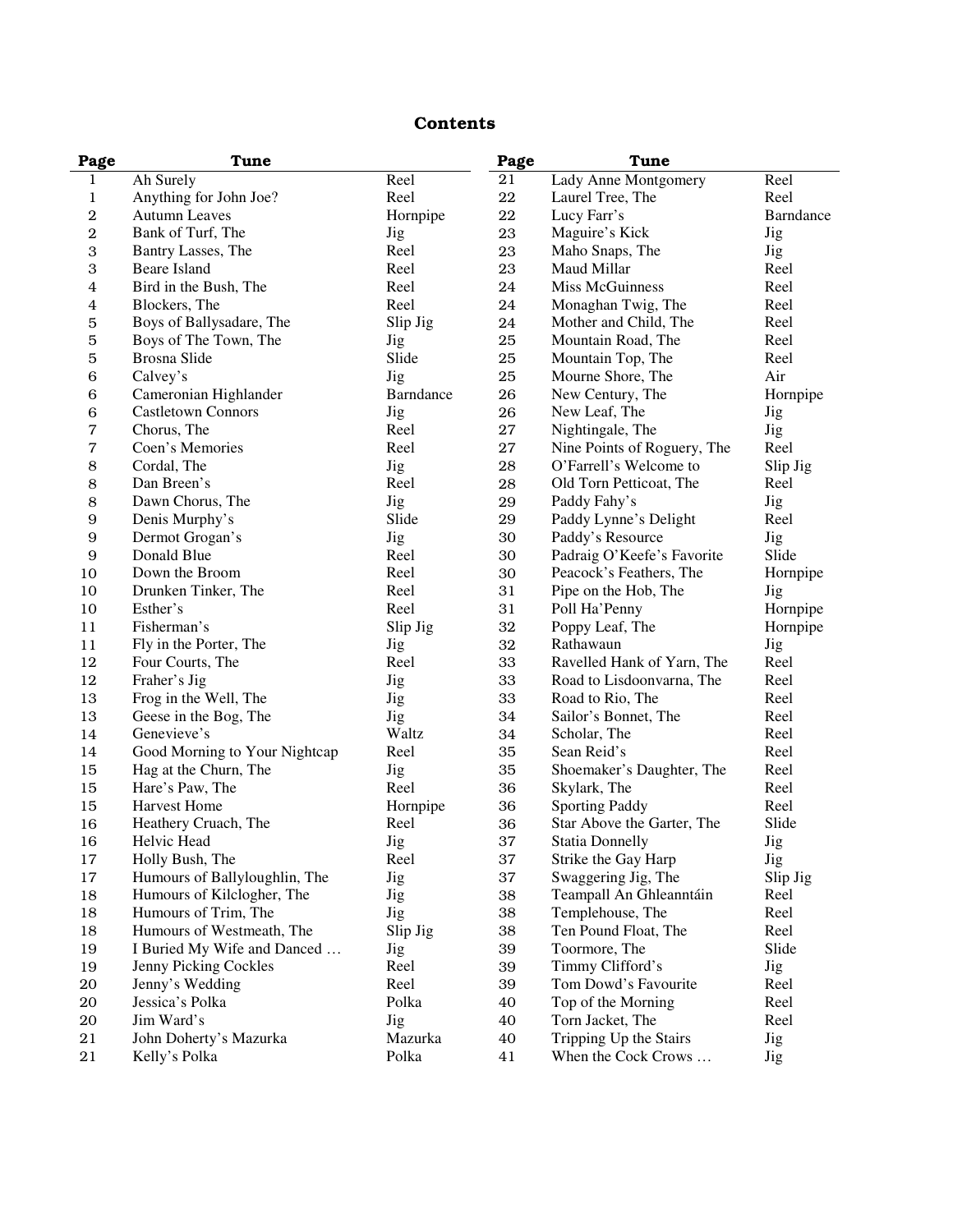## Ah Surely







Rhythm: Reel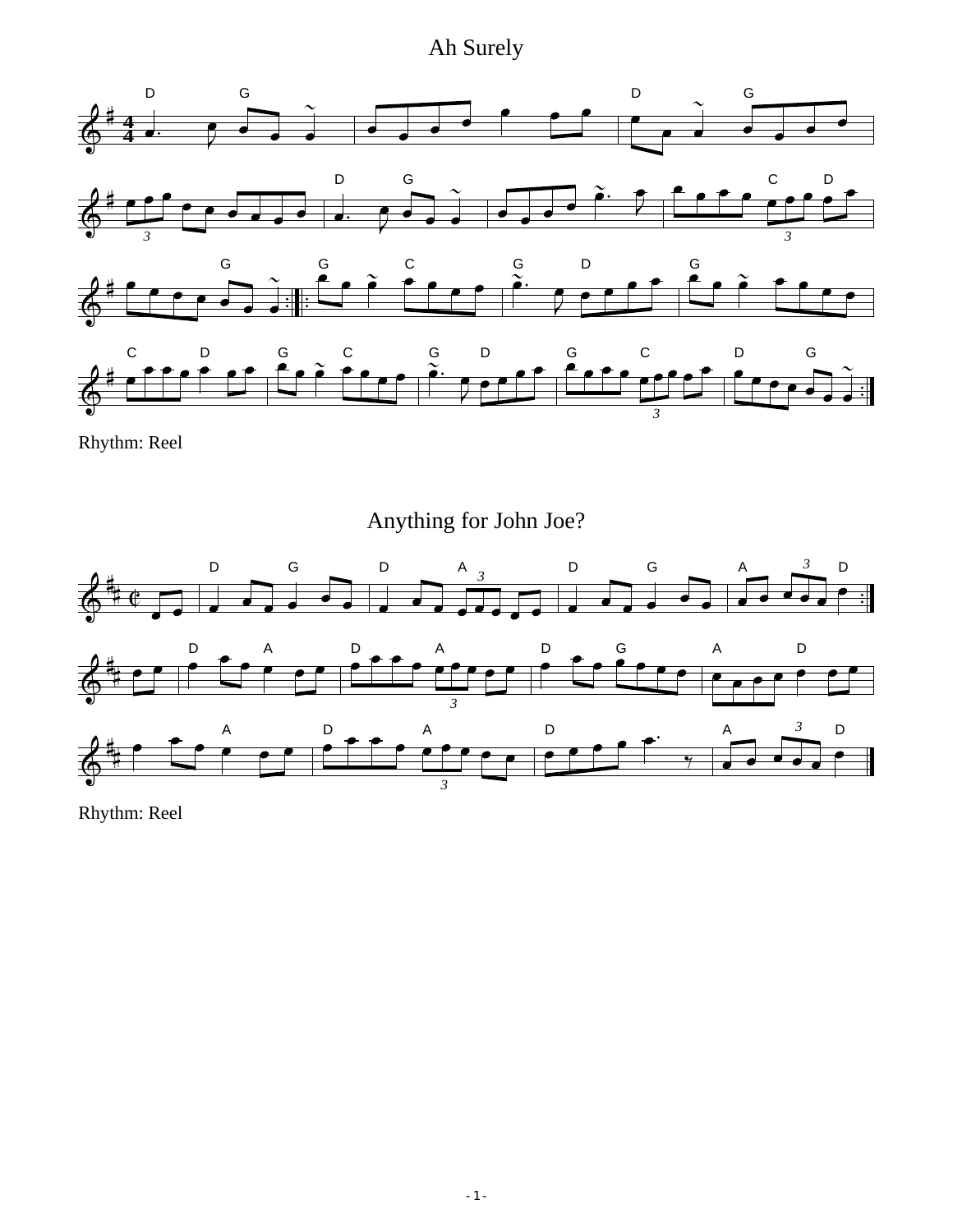#### Autumn Leaves



Rhythm: Hornpipe

The Bank of Turf



Rhythm: Jig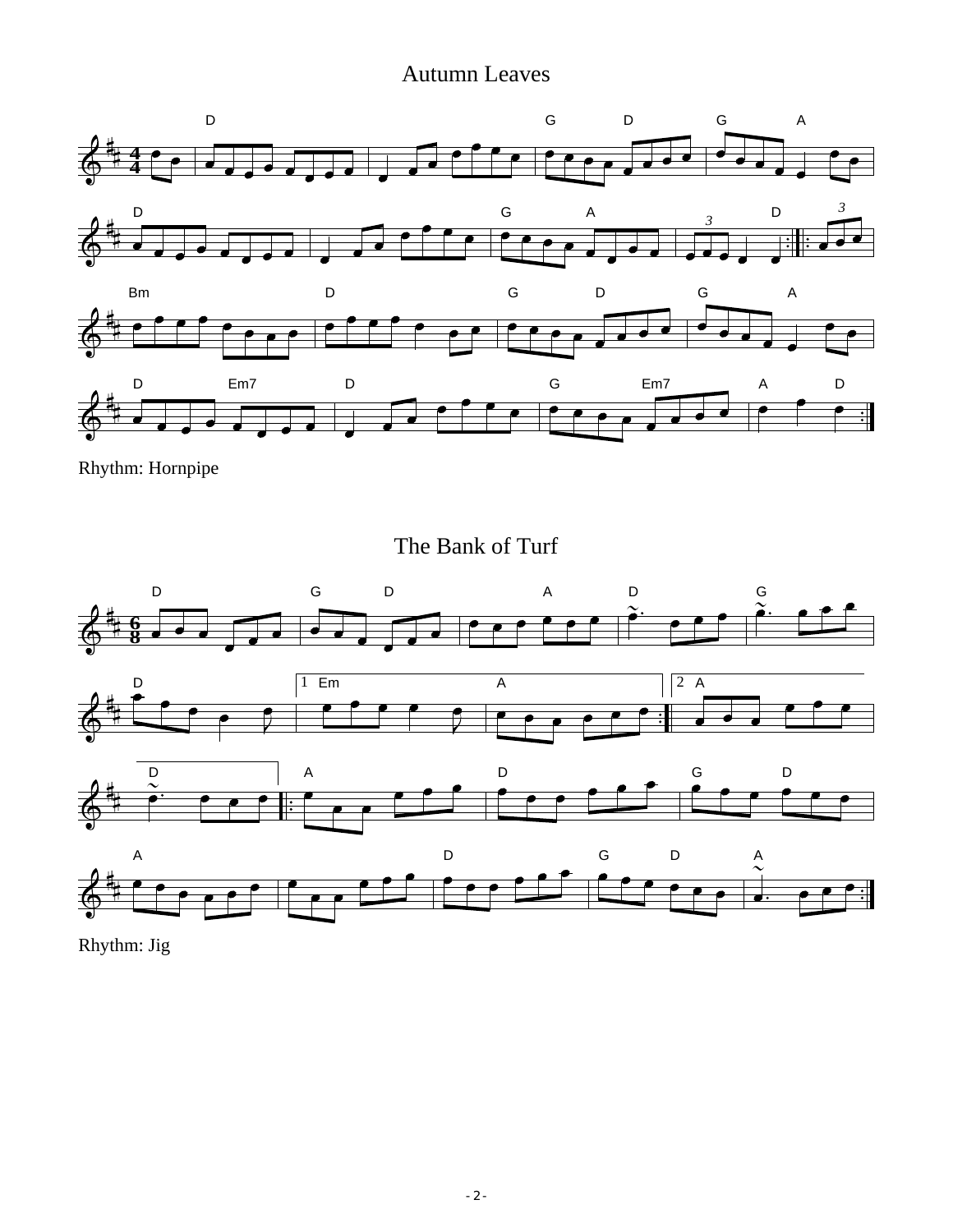## The Bantry Lasses



Rhythm: Reel

Beare Island



Rhythm: Reel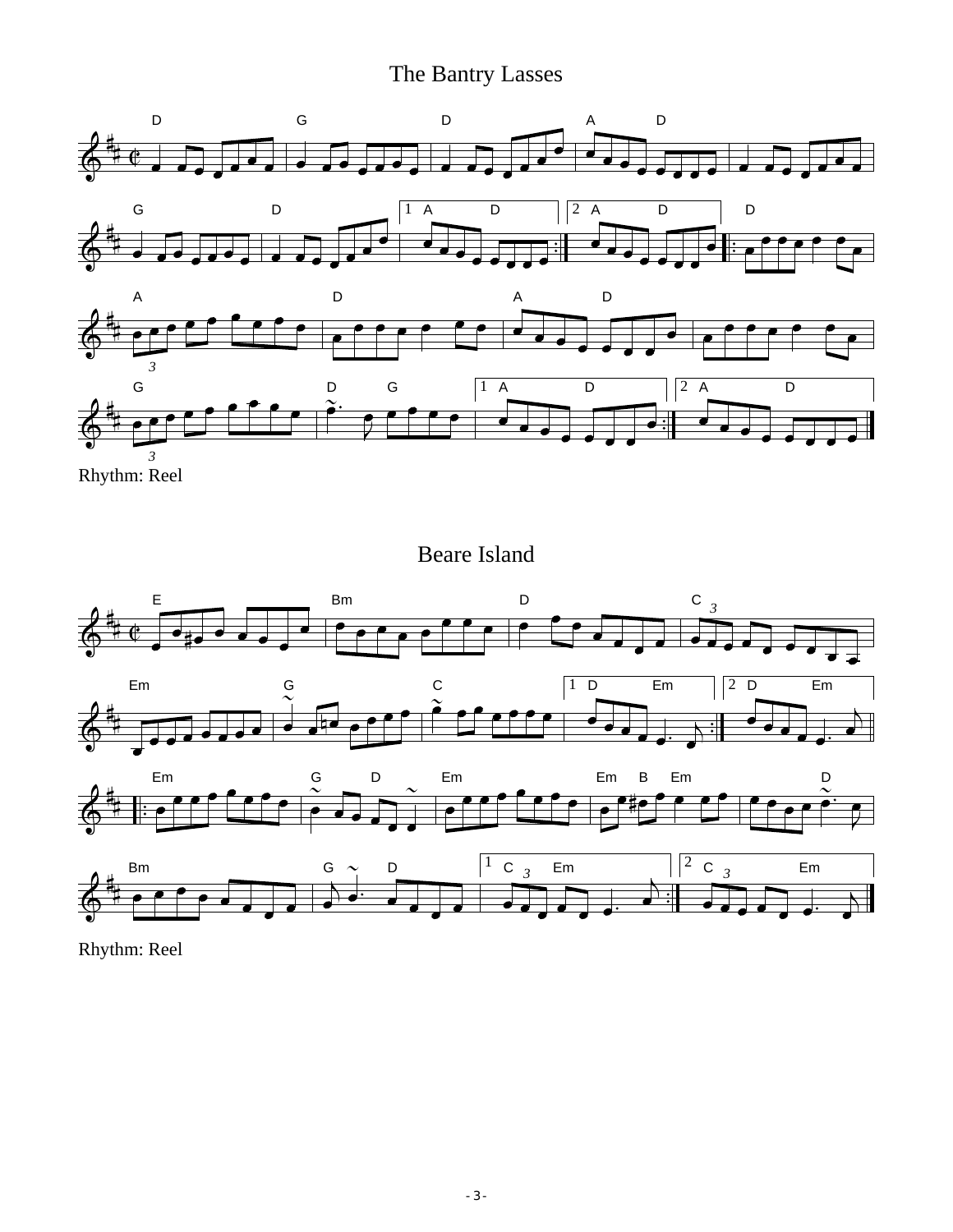### The Bird in the Bush



Rhythm: Reel

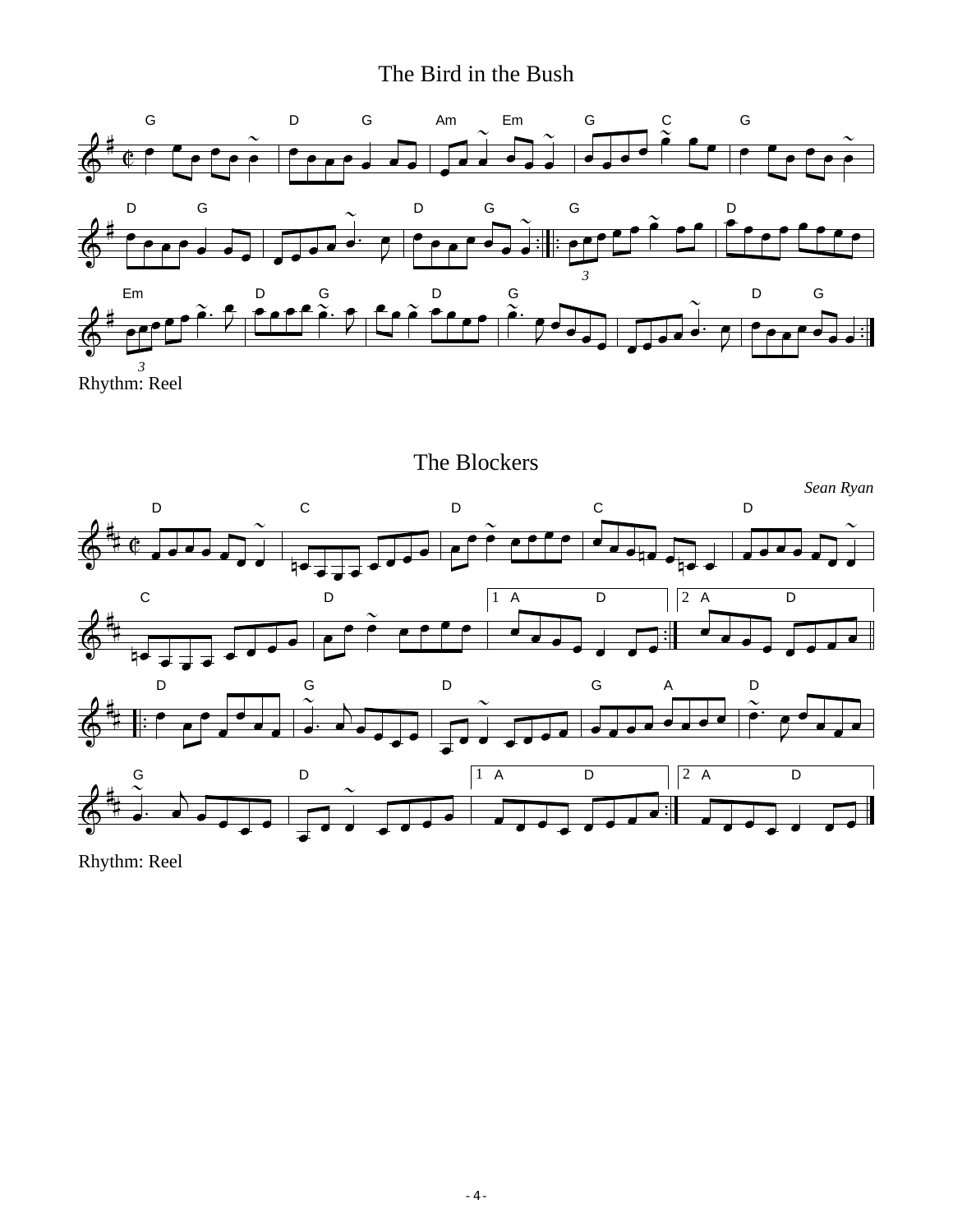### The Boys of Ballysadare





Rhythm: Slip Jig





Rhythm: Jig

#### Brosna Slide



Rhythm: Slide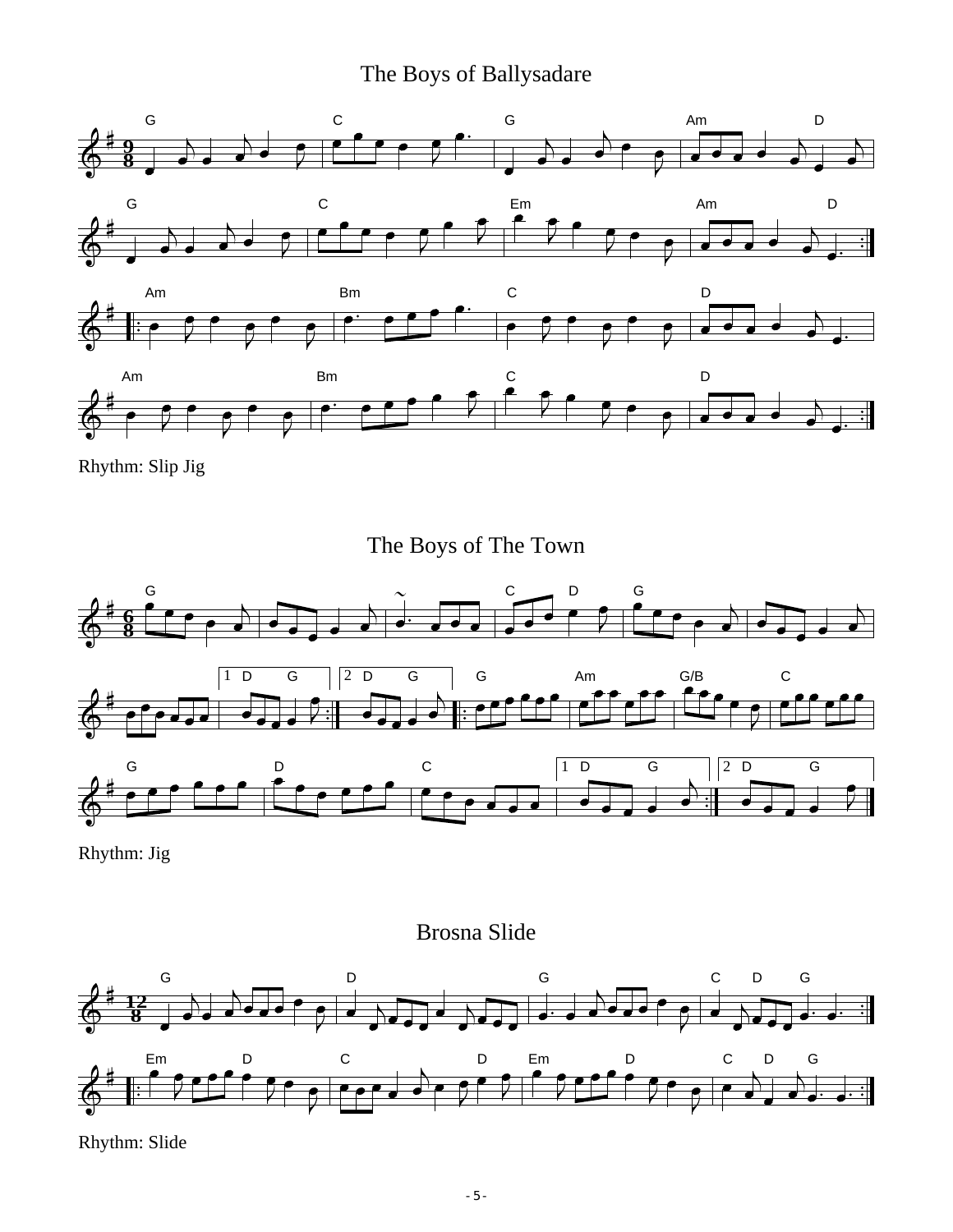### Calvey's



Rhythm: Jig

Cameronian Highlander



Rhythm: Barndance

Castletown Connors



Rhythm: Jig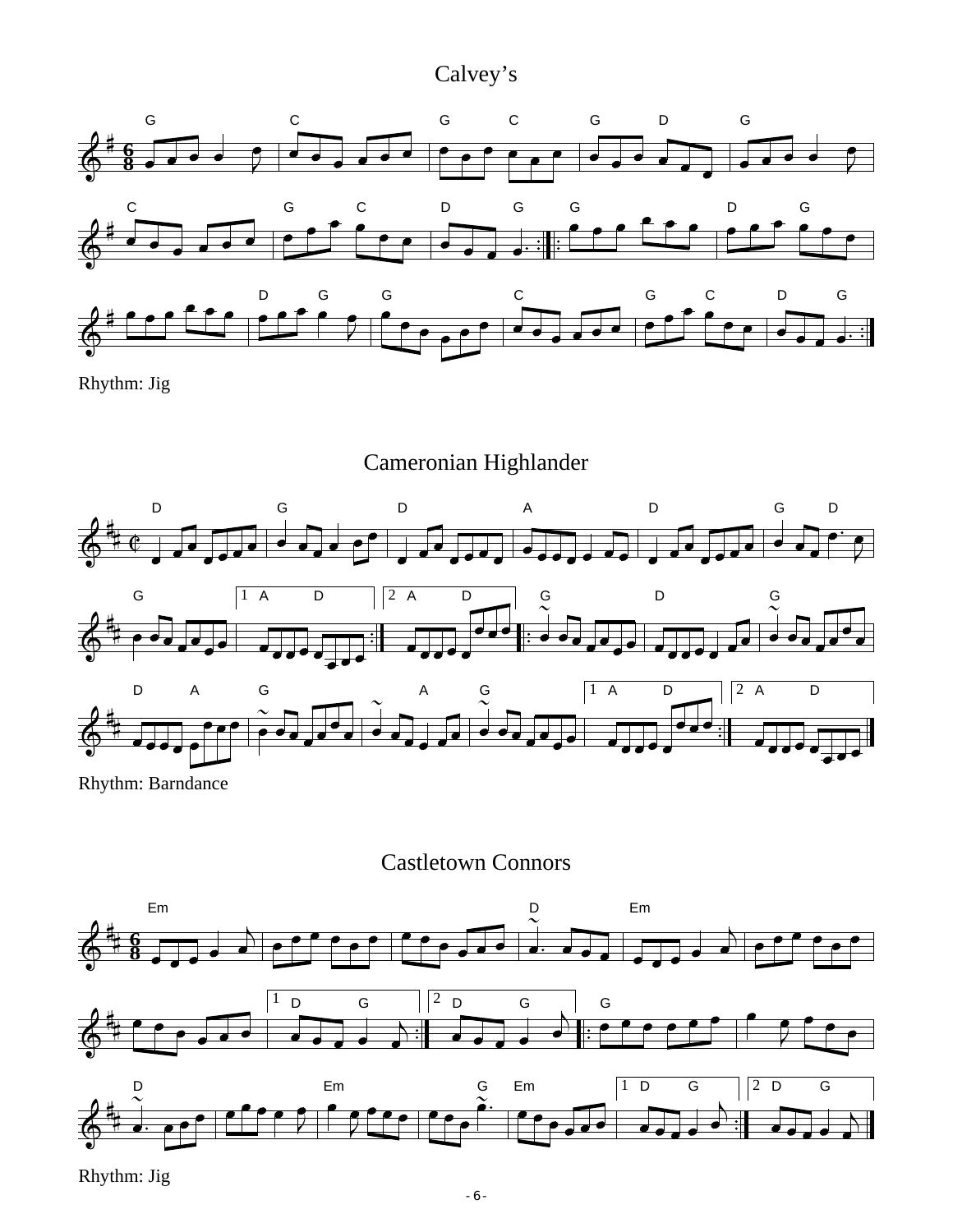### The Chorus



Rhythm: Reel

Coen's Memories

*Tommy Coen* Em  $\sim$  D Bm  $\overrightarrow{A}$ Em  $\sim$   $\qquad$  D  $\sim$   $\qquad$   $\mid$   $\mid$  Em  $\mid$   $\mid$  Em  $\mid$  Em  $\vec{A}$  $\overrightarrow{\phantom{a}}$ D Em D Em Em 1 2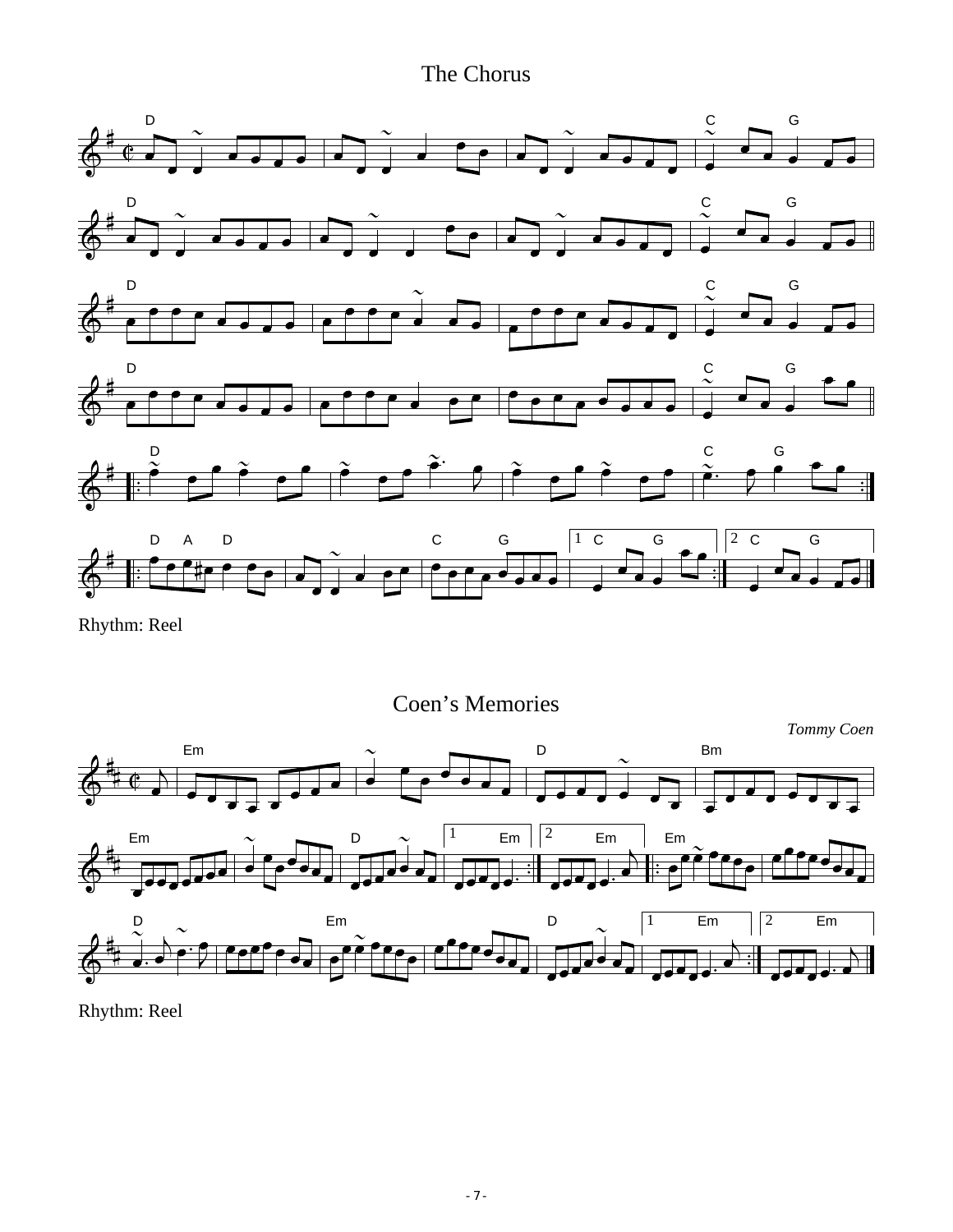### The Cordal



Rhythm: Jig

Dan Breen's



Rhythm: Reel

The Dawn Chorus



Rhythm: Jig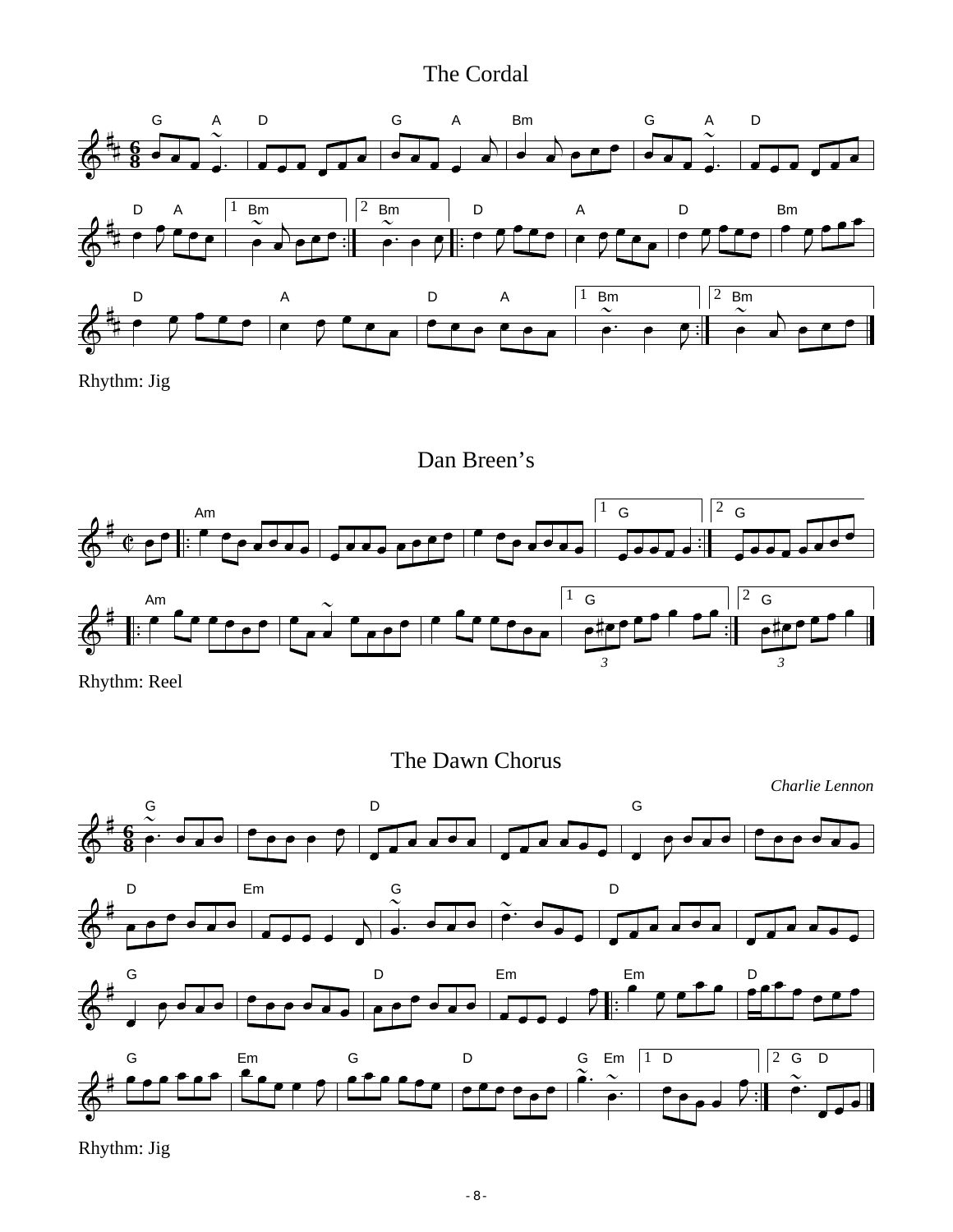### Denis Murphy's



Rhythm: Slide



Rhythm: Jig

Donald Blue



Rhythm: Reel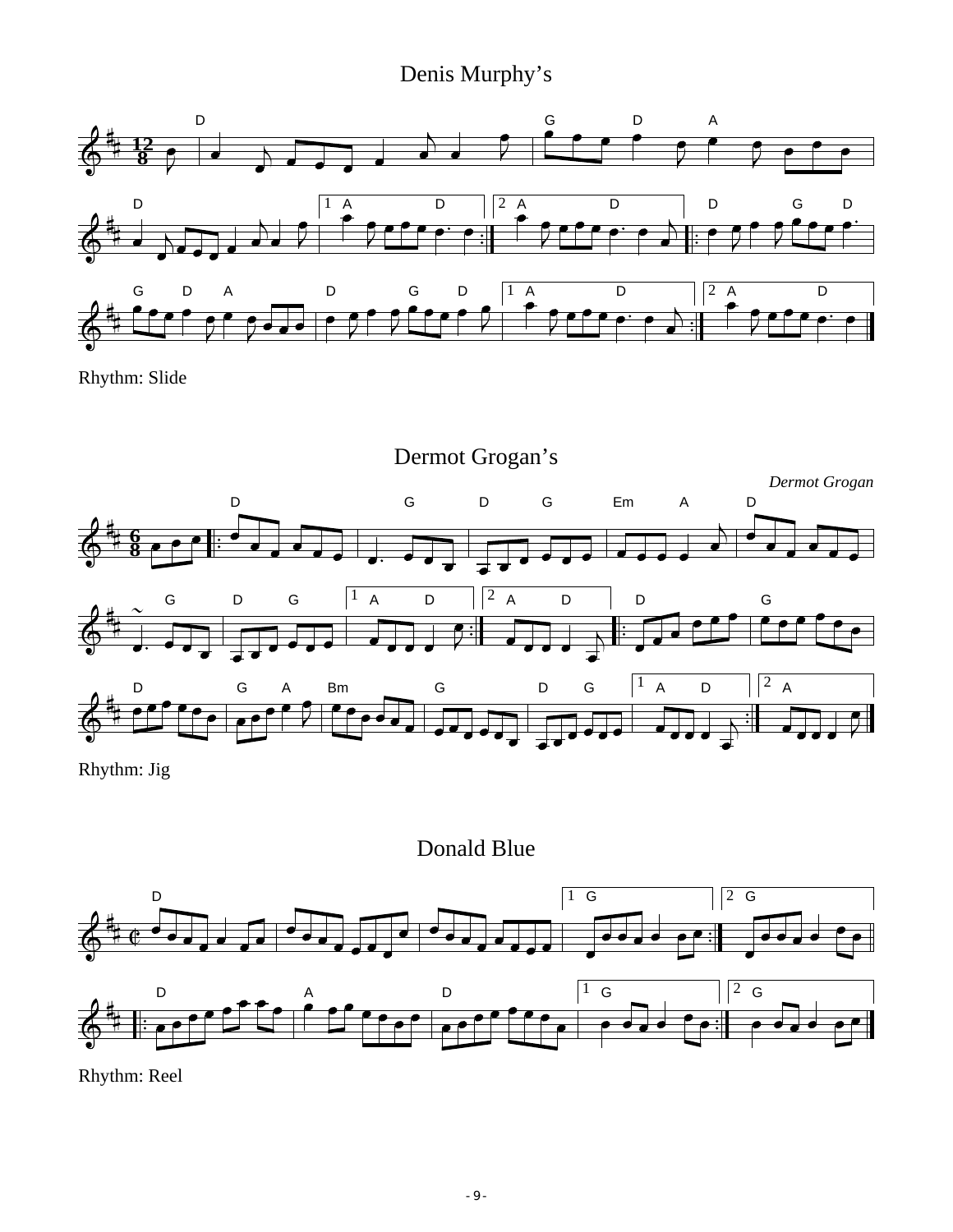#### Down the Broom





Rhythm: Reel

The Drunken Tinker



Rhythm: Reel

Esther's

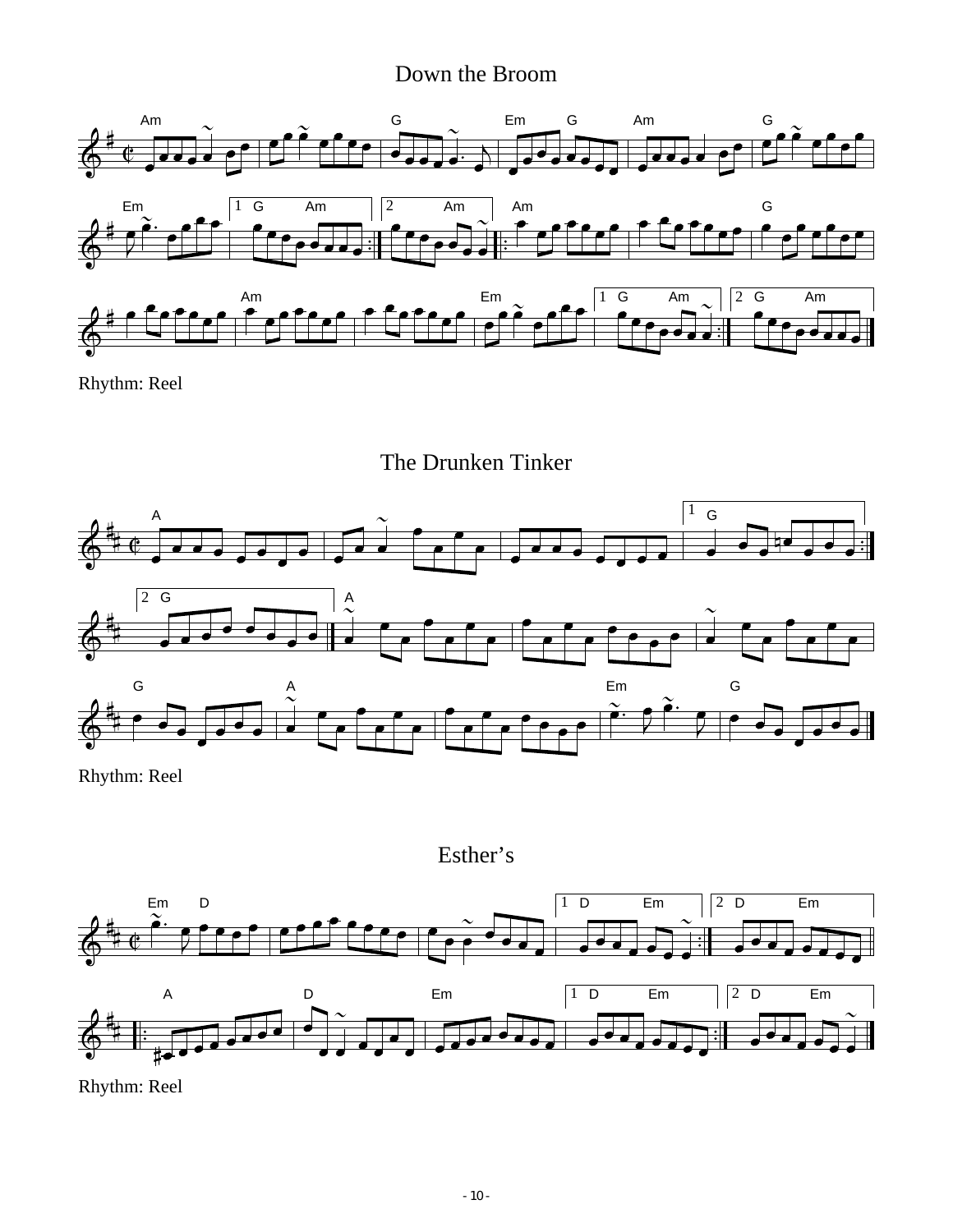### Fisherman's



Rhythm: Slip Jig



Rhythm: Jig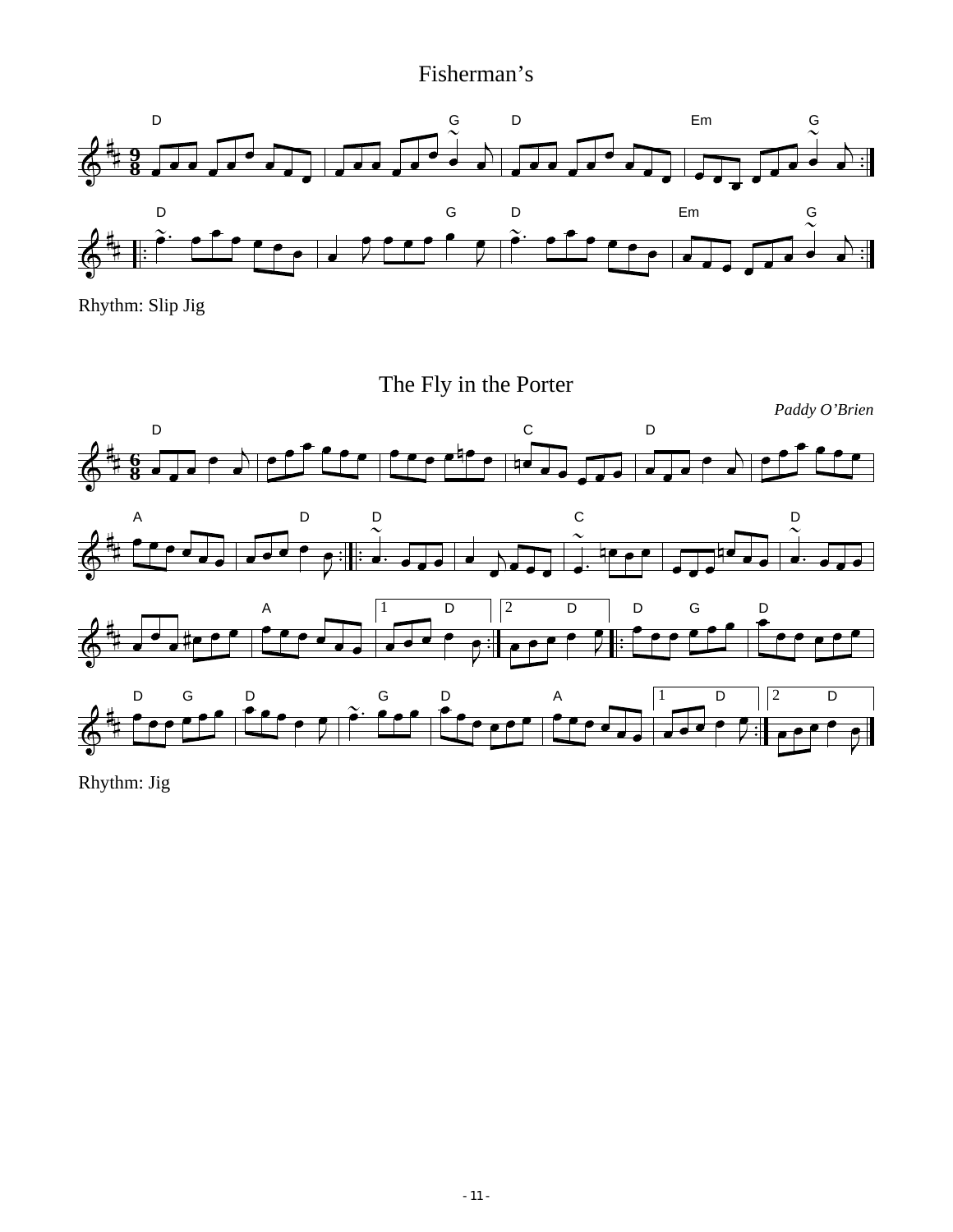### The Four Courts





Rhythm: Jig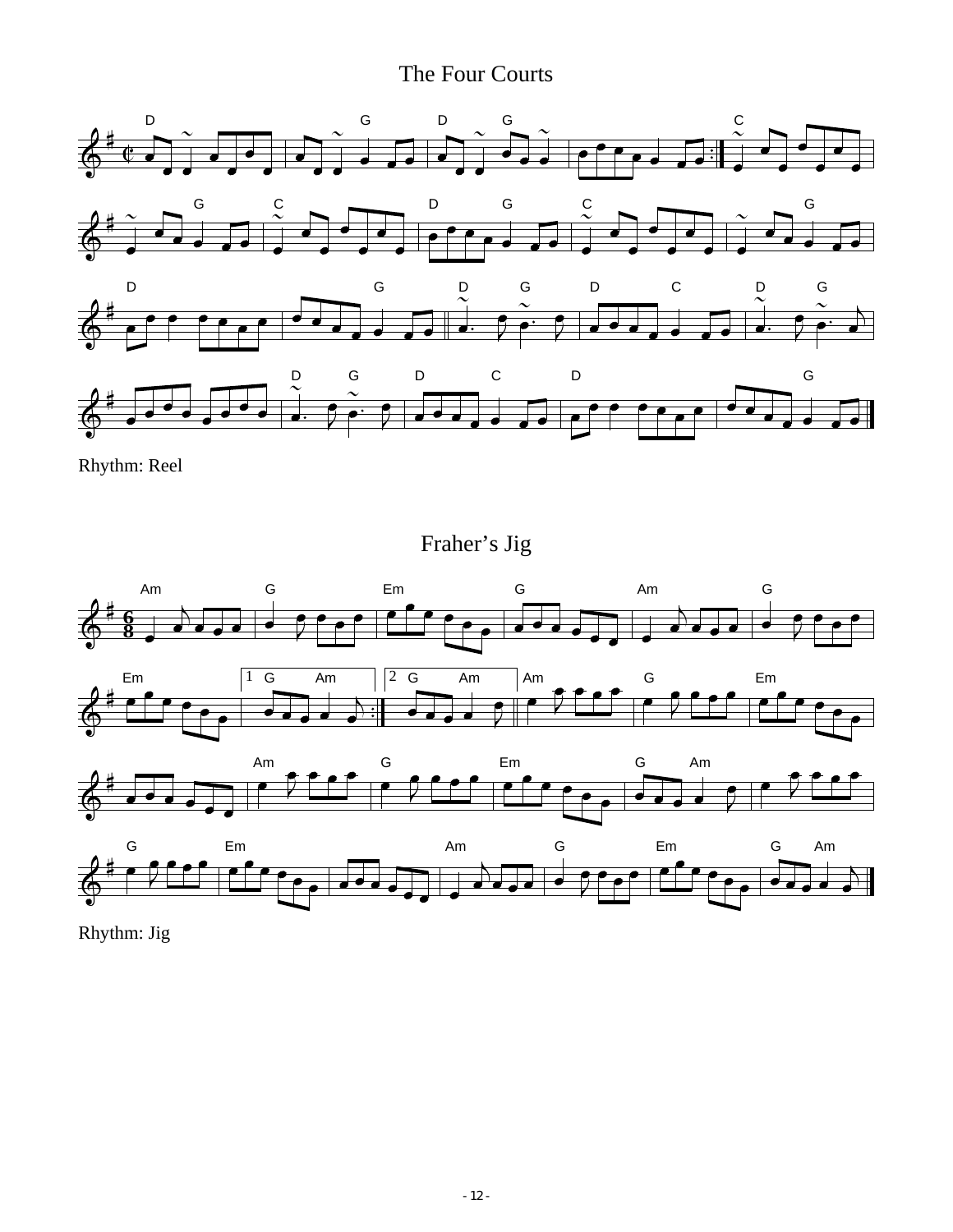### The Frog in the Well



Rhythm: Jig

The Geese in the Bog



Rhythm: Jig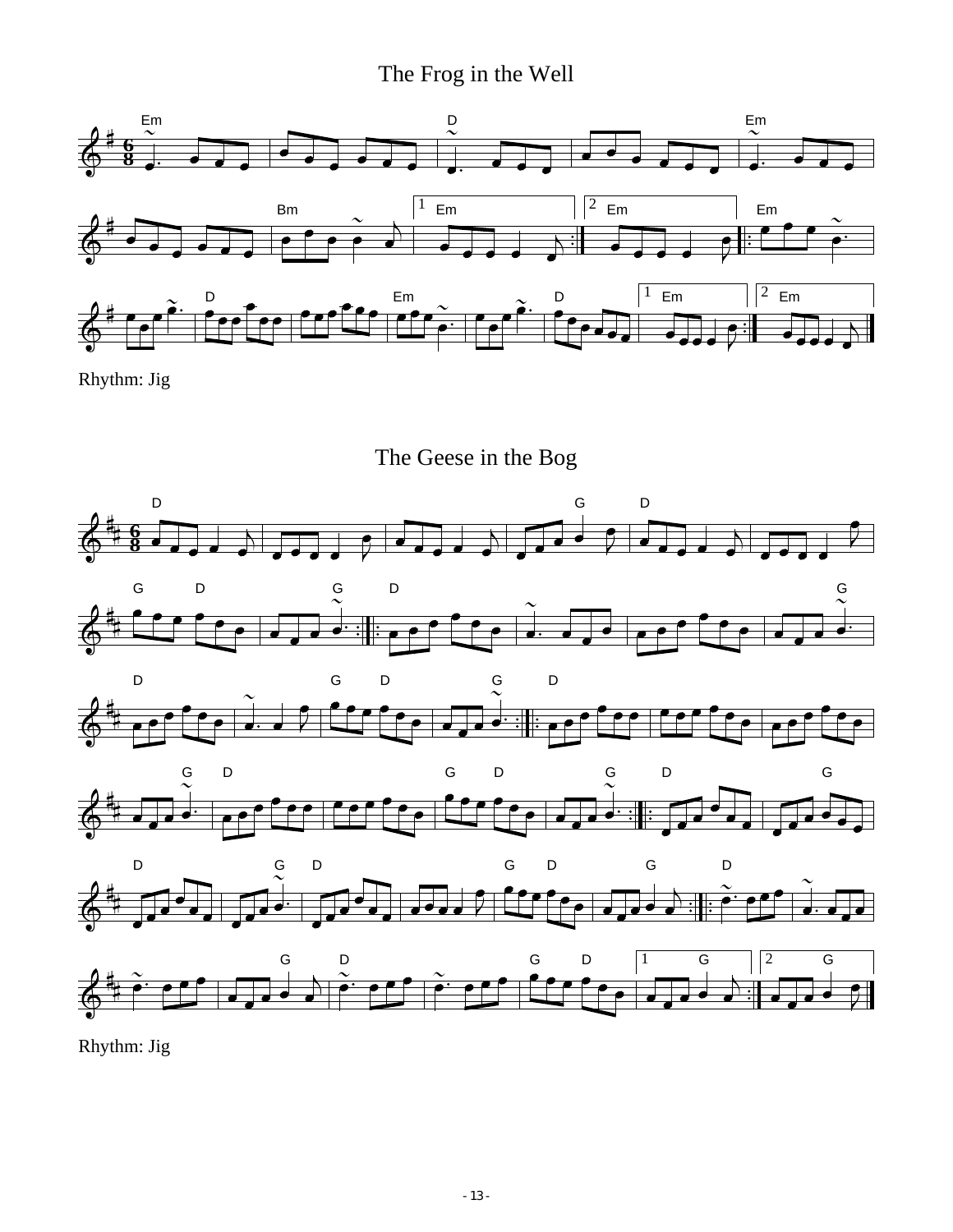### Genevieve's



Rhythm: Waltz

Good Morning to Your Nightcap

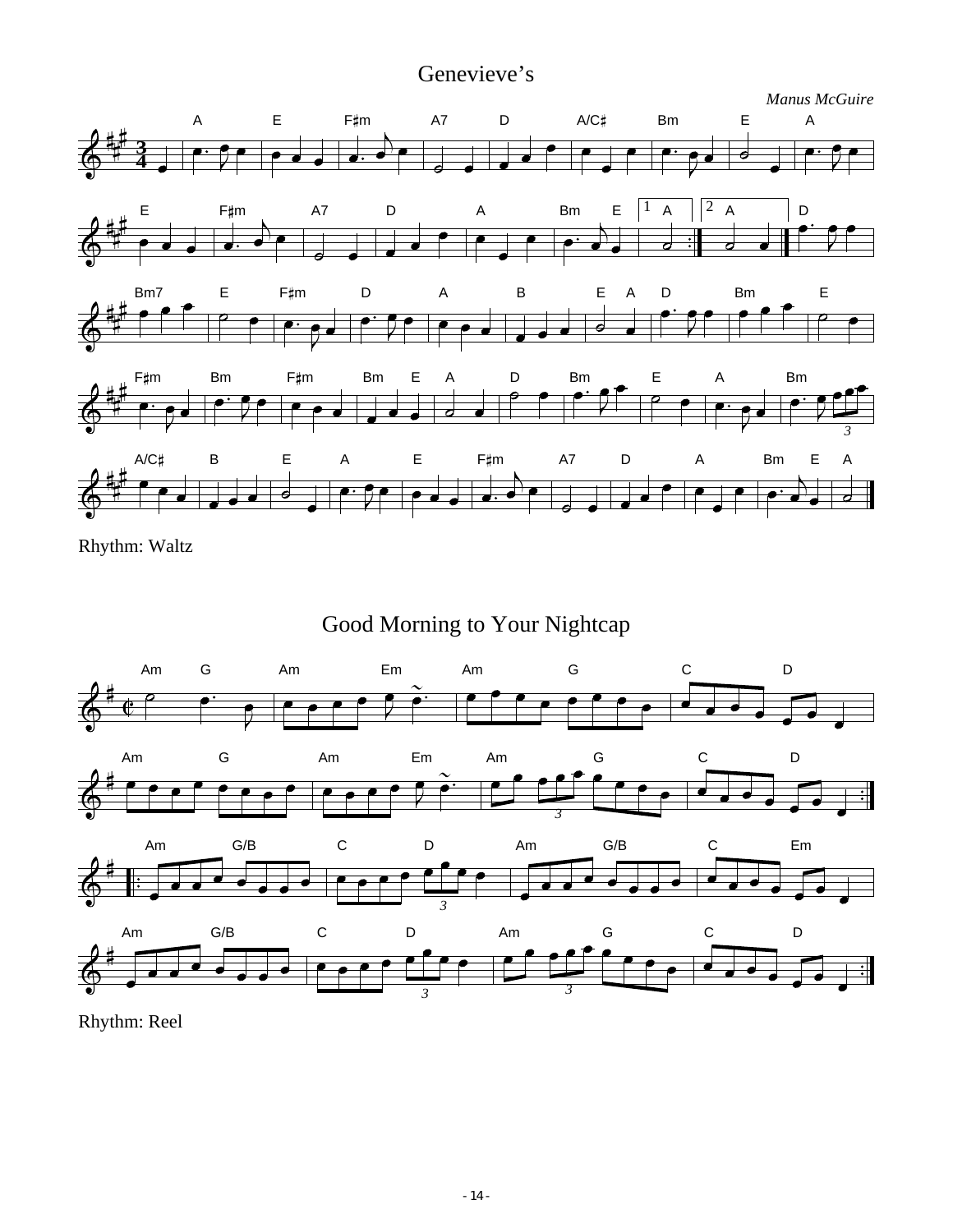### The Hag at the Churn



Rhythm: Jig

The Hare's Paw



Rhythm: Reel

Harvest Home



Rhythm: Hornpipe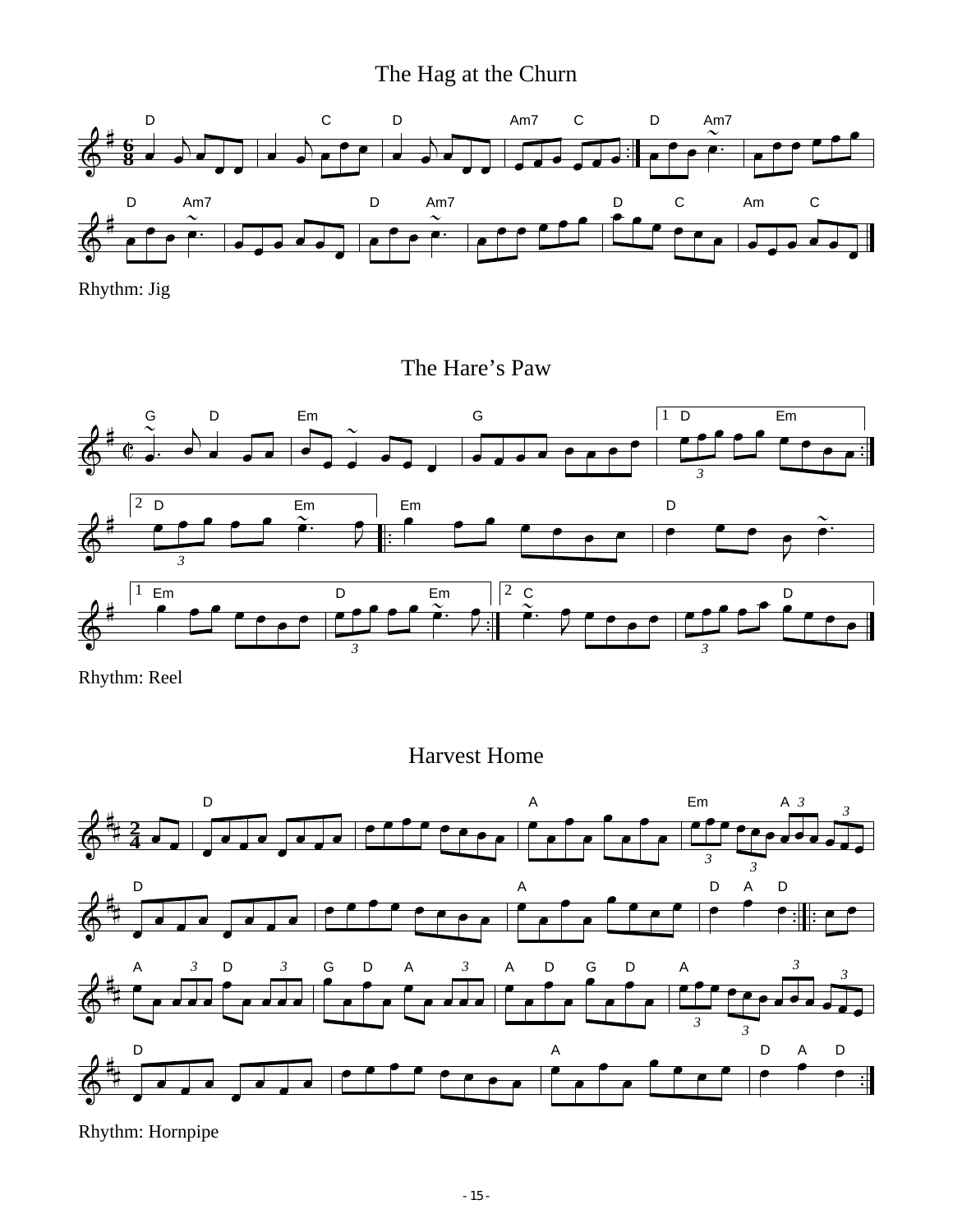#### The Heathery Cruach



Rhythm: Reel

Helvic Head









Rhythm: Jig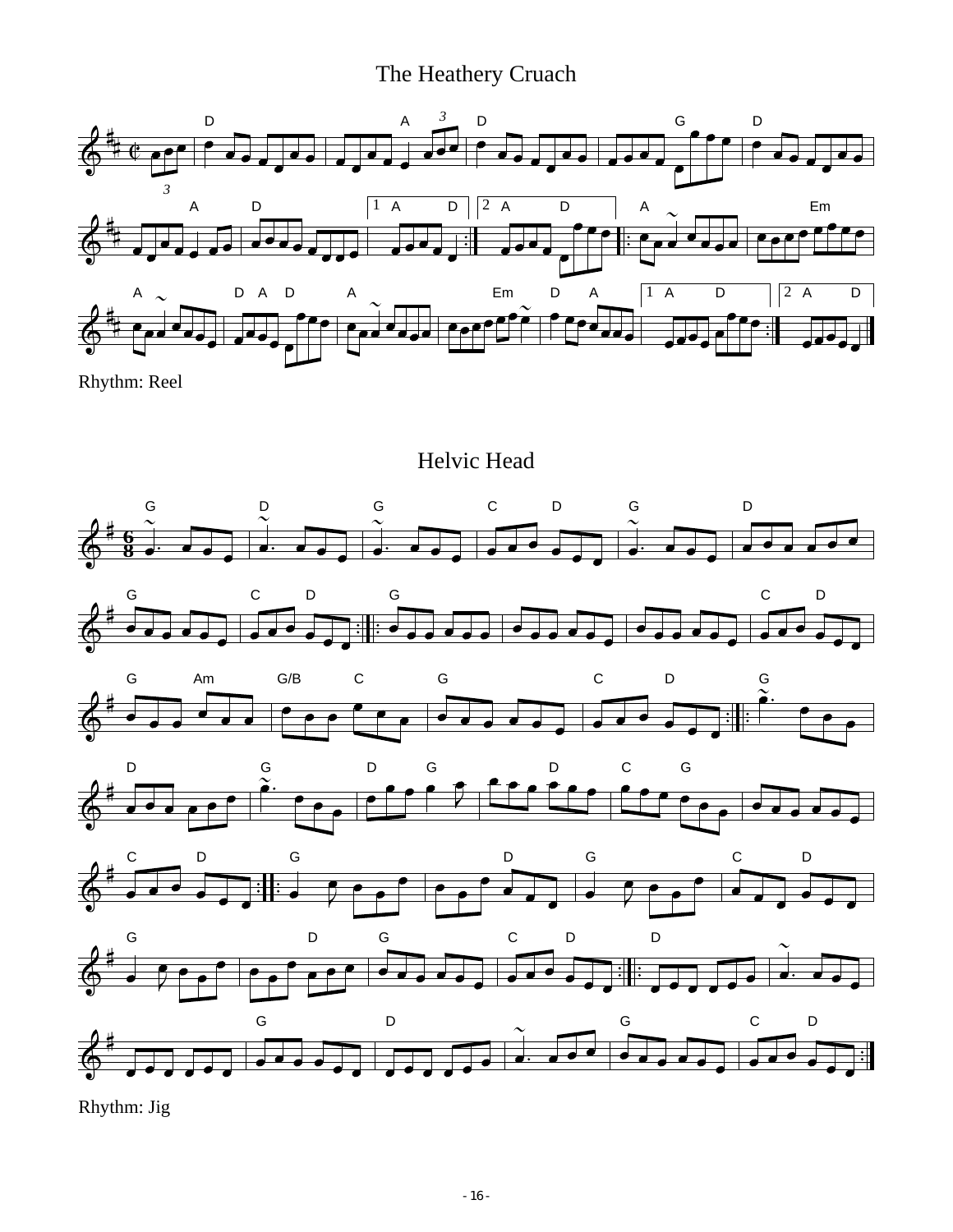### The Holly Bush



Rhythm: Reel

### The Humours of Ballyloughlin



Rhythm: Jig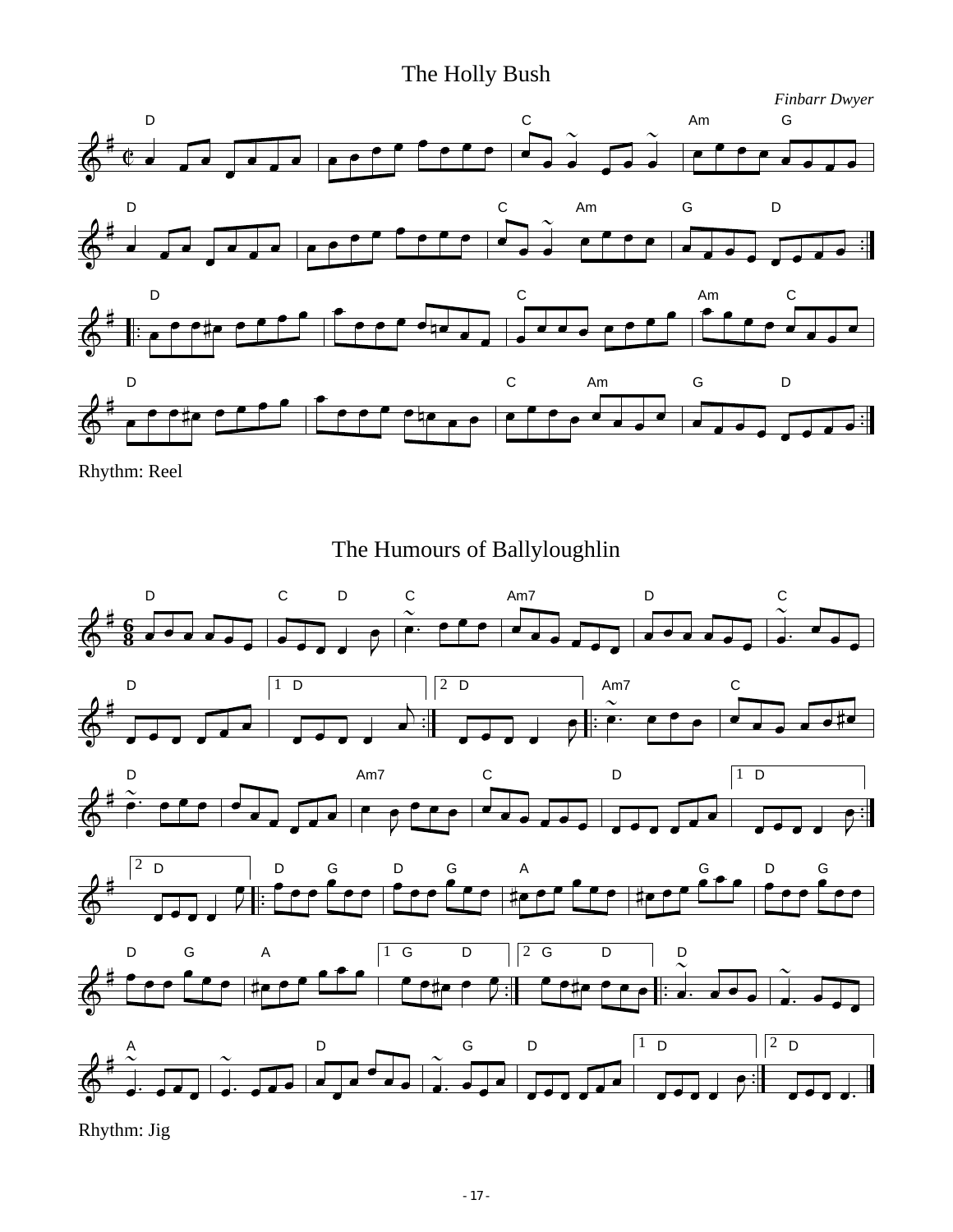### The Humours of Kilclogher



Rhythm: Jig

The Humours of Trim



Rhythm: Jig





Rhythm: Slip Jig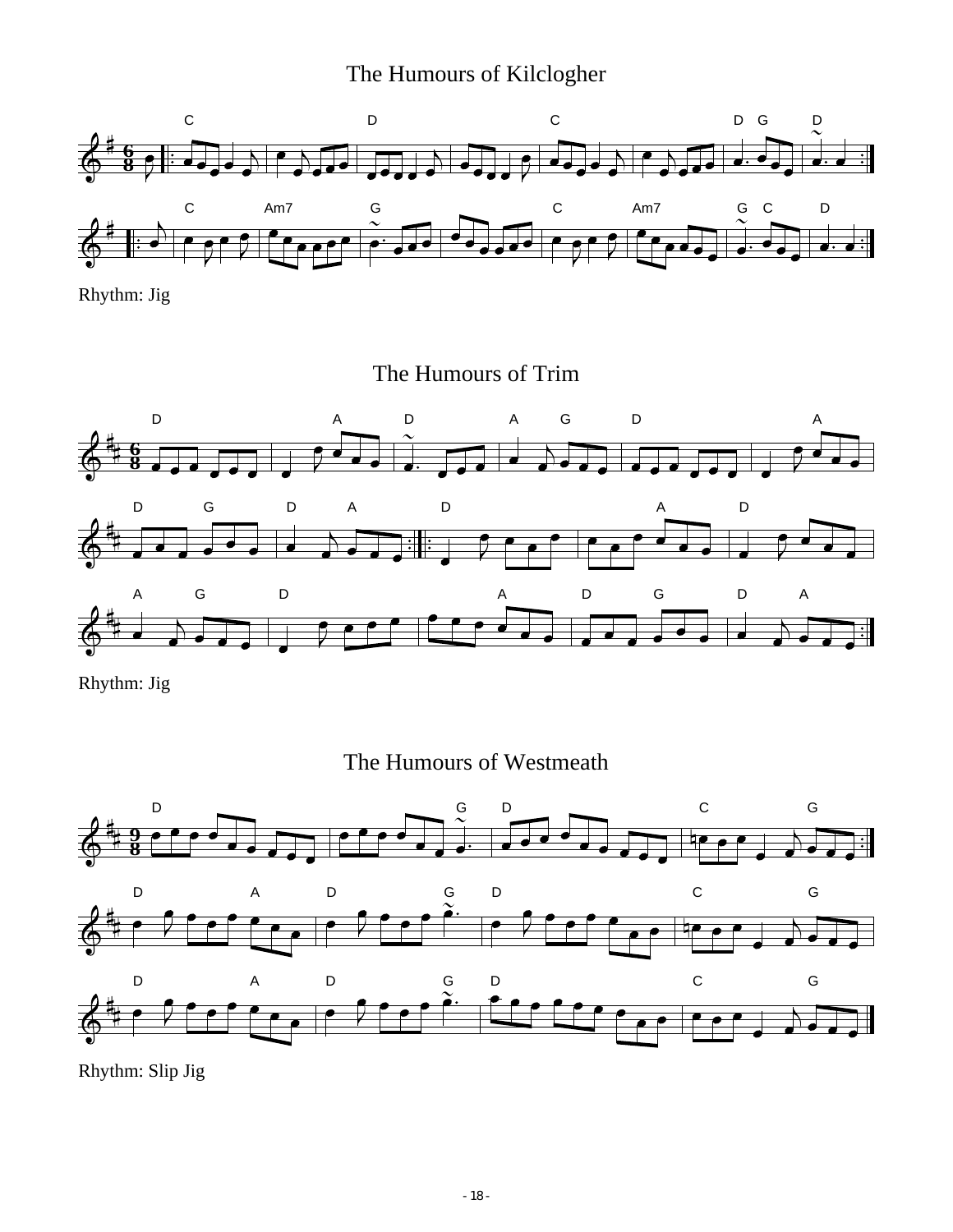I Buried My Wife and Danced on Her Grave



Rhythm: Jig

Jenny Picking Cockles

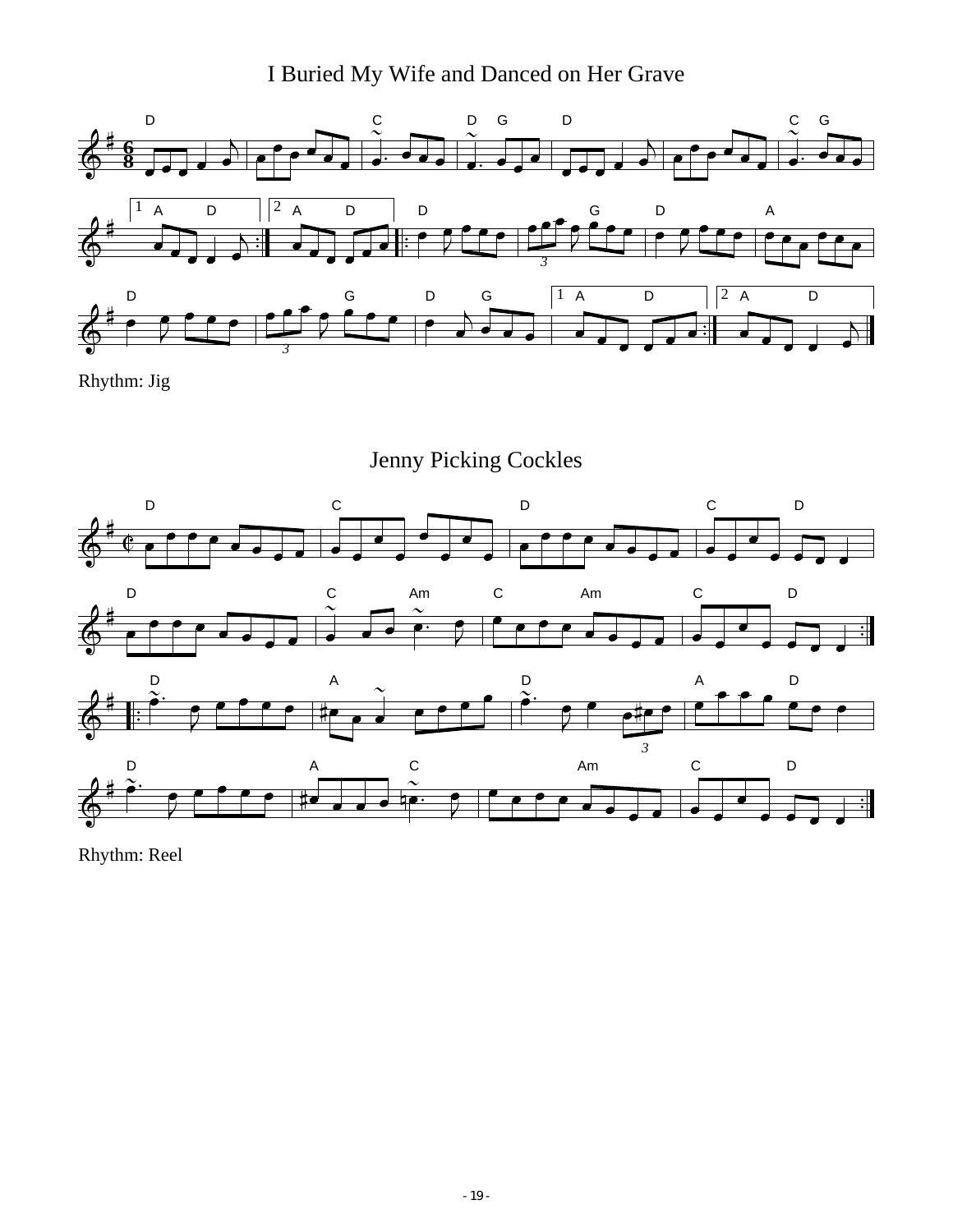### Jenny's Wedding



Jessica's Polka *Mick Hanly* A D A D E A D A E A **4 2** D E A D A D E A D A

Rhythm: Polka

Jim Ward's



Rhythm: Jig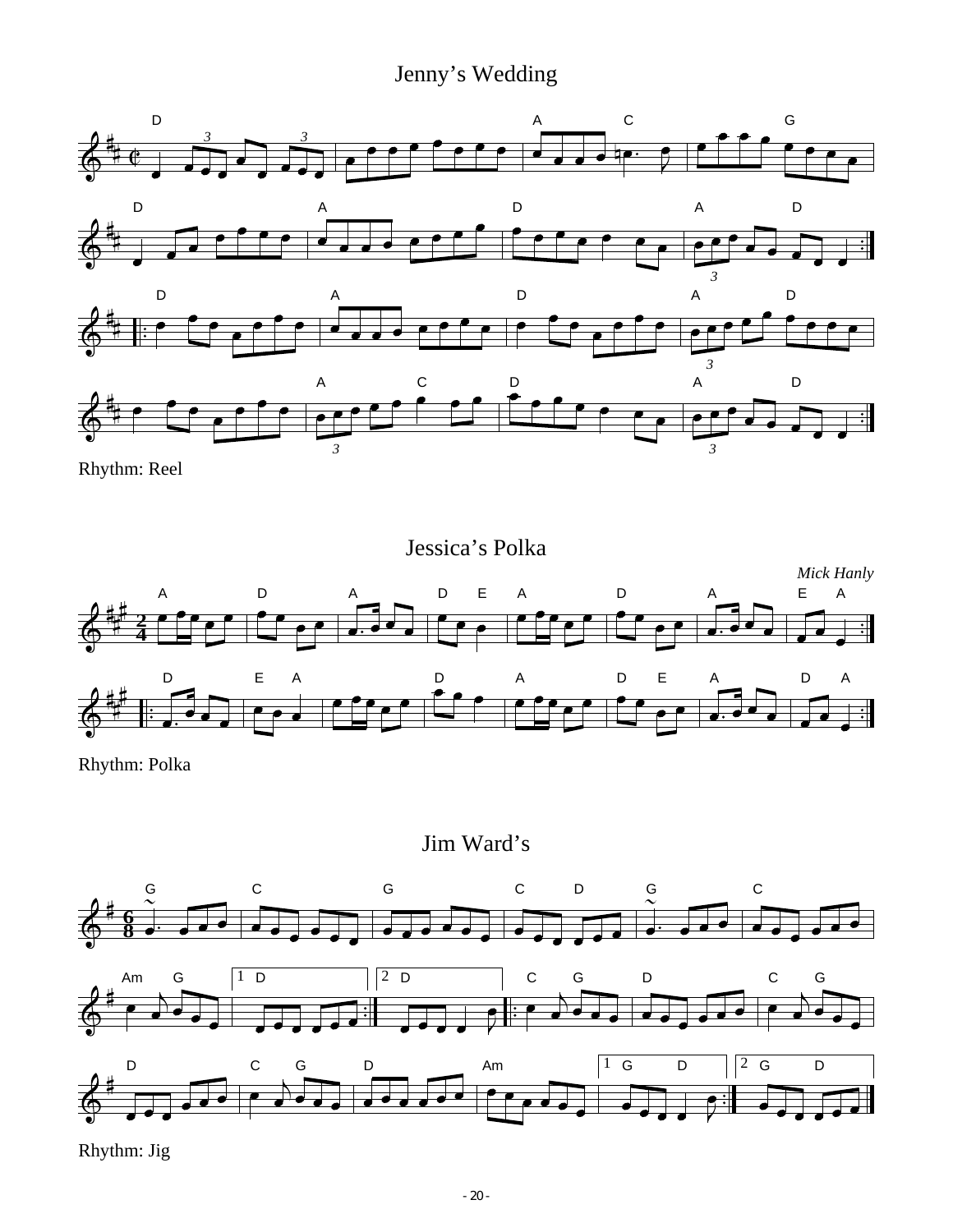## John Doherty's Mazurka



Rhythm: Mazurka



Rhythm: Polka

Lady Anne Montgomery

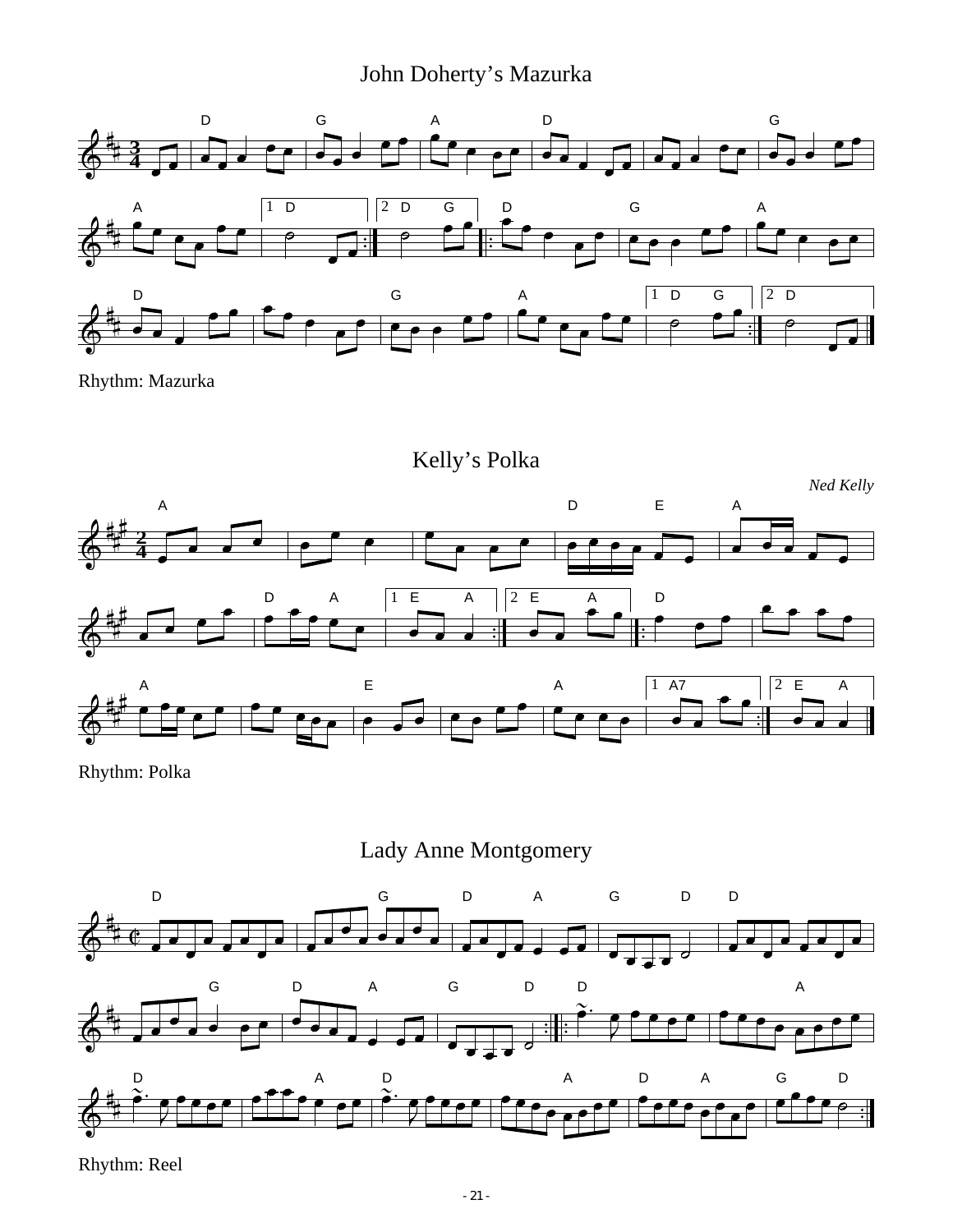### The Laurel Tree



Rhythm: Reel

Lucy Farr's



Rhythm: Barndance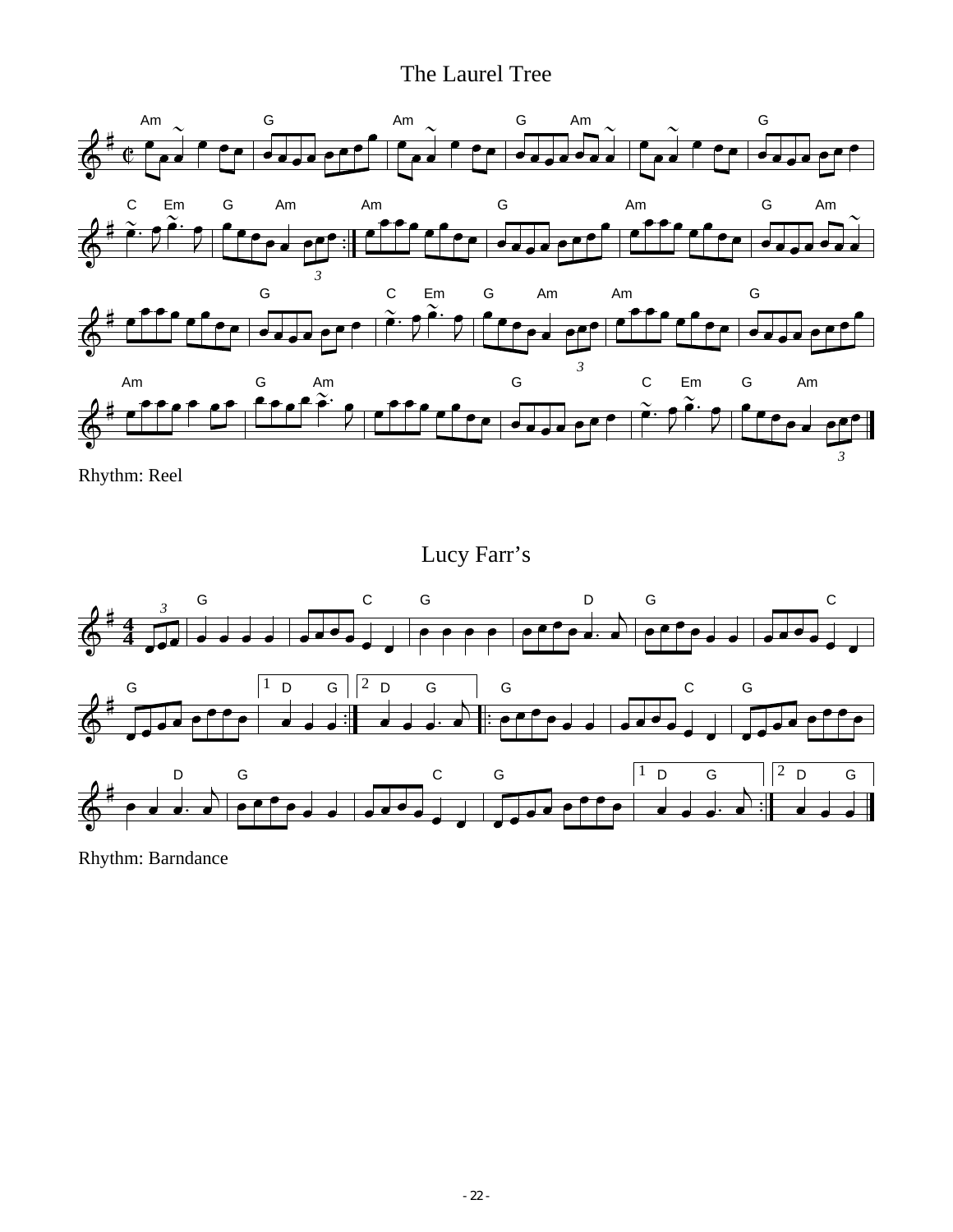### Maguire's Kick



Rhythm: Jig



Rhythm: Jig



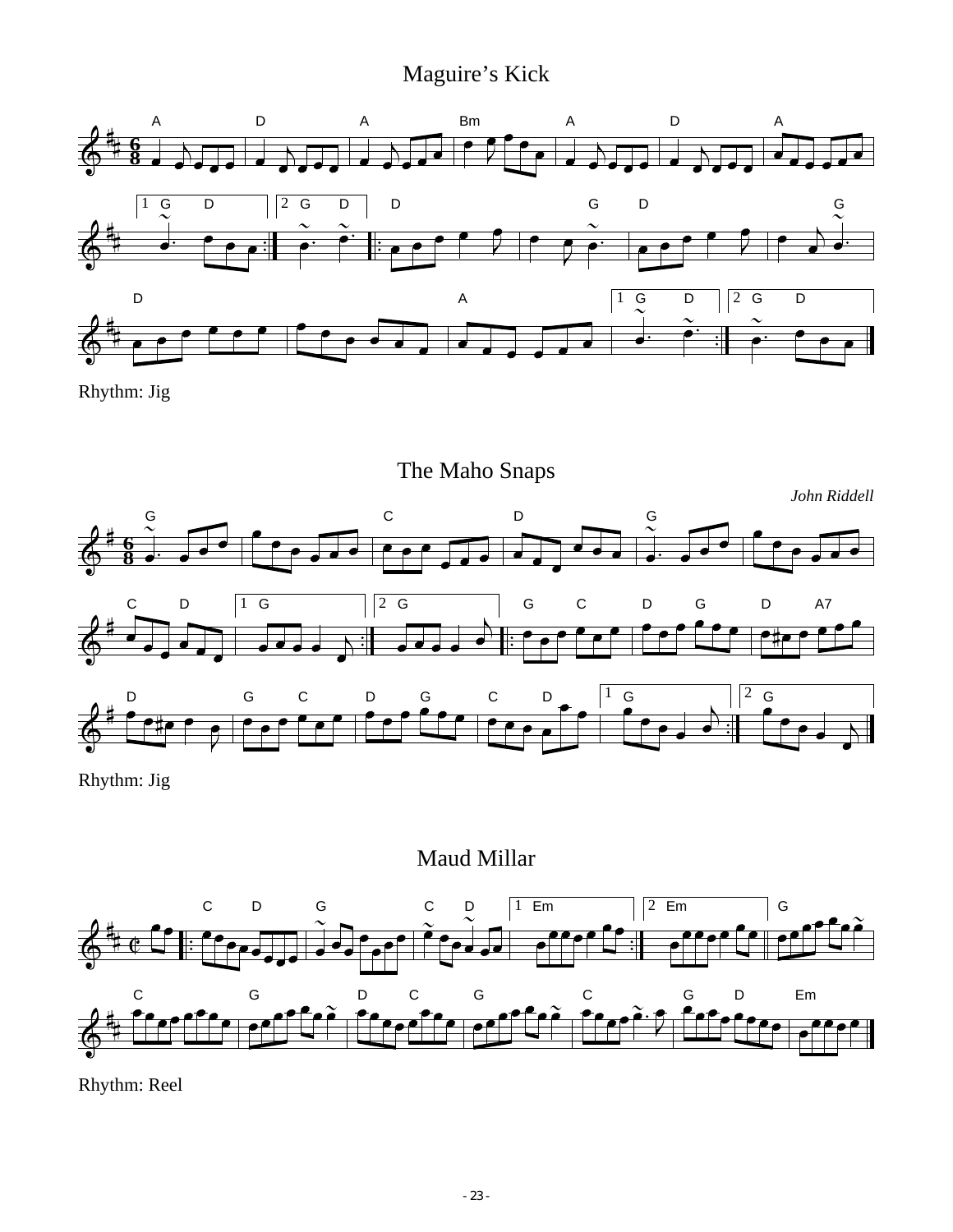### Miss McGuinness



Rhythm: Reel

The Monaghan Twig







Rhythm: Reel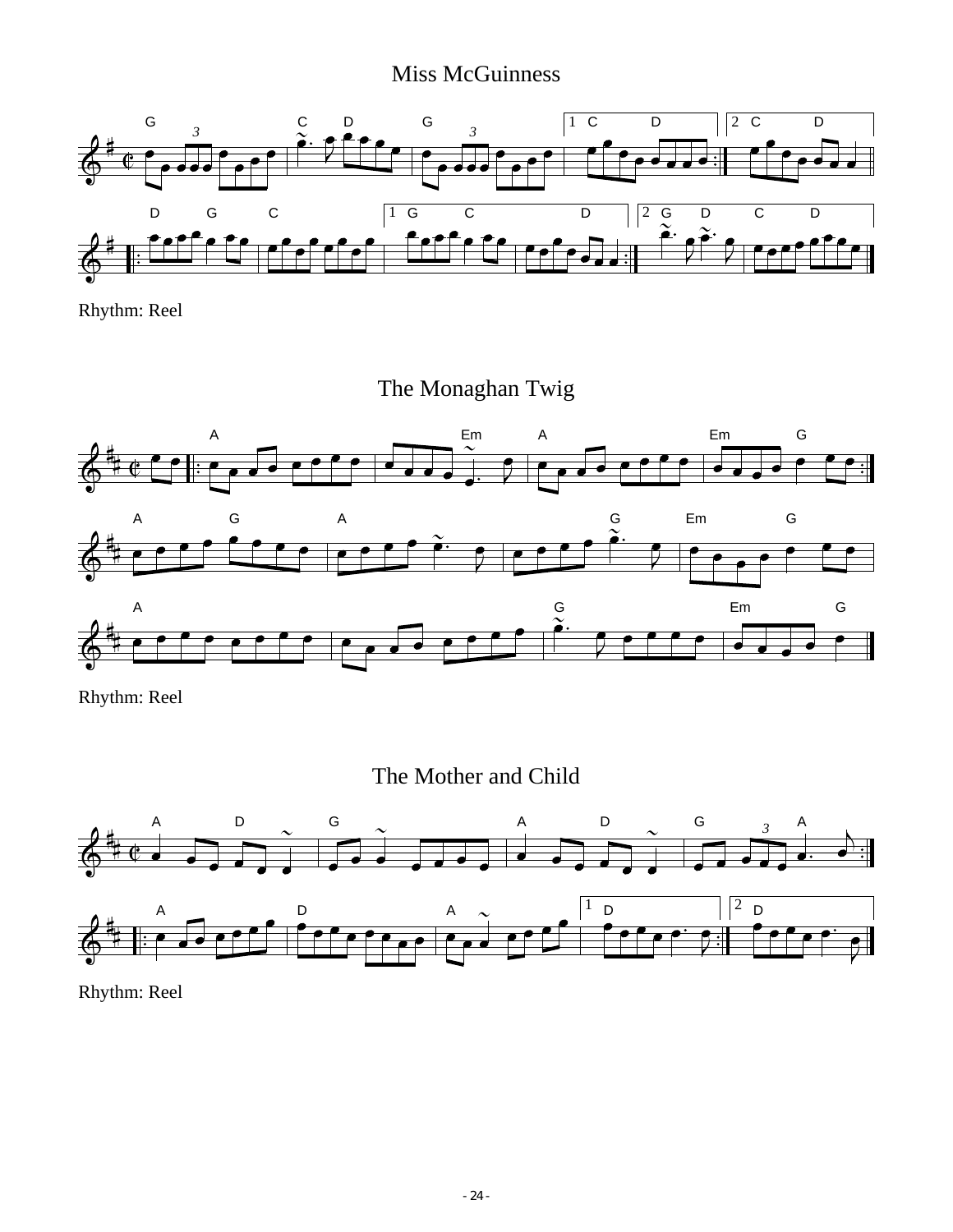### The Mountain Road



Rhythm: Reel

The Mountain Top



Rhythm: Reel





Rhythm: Air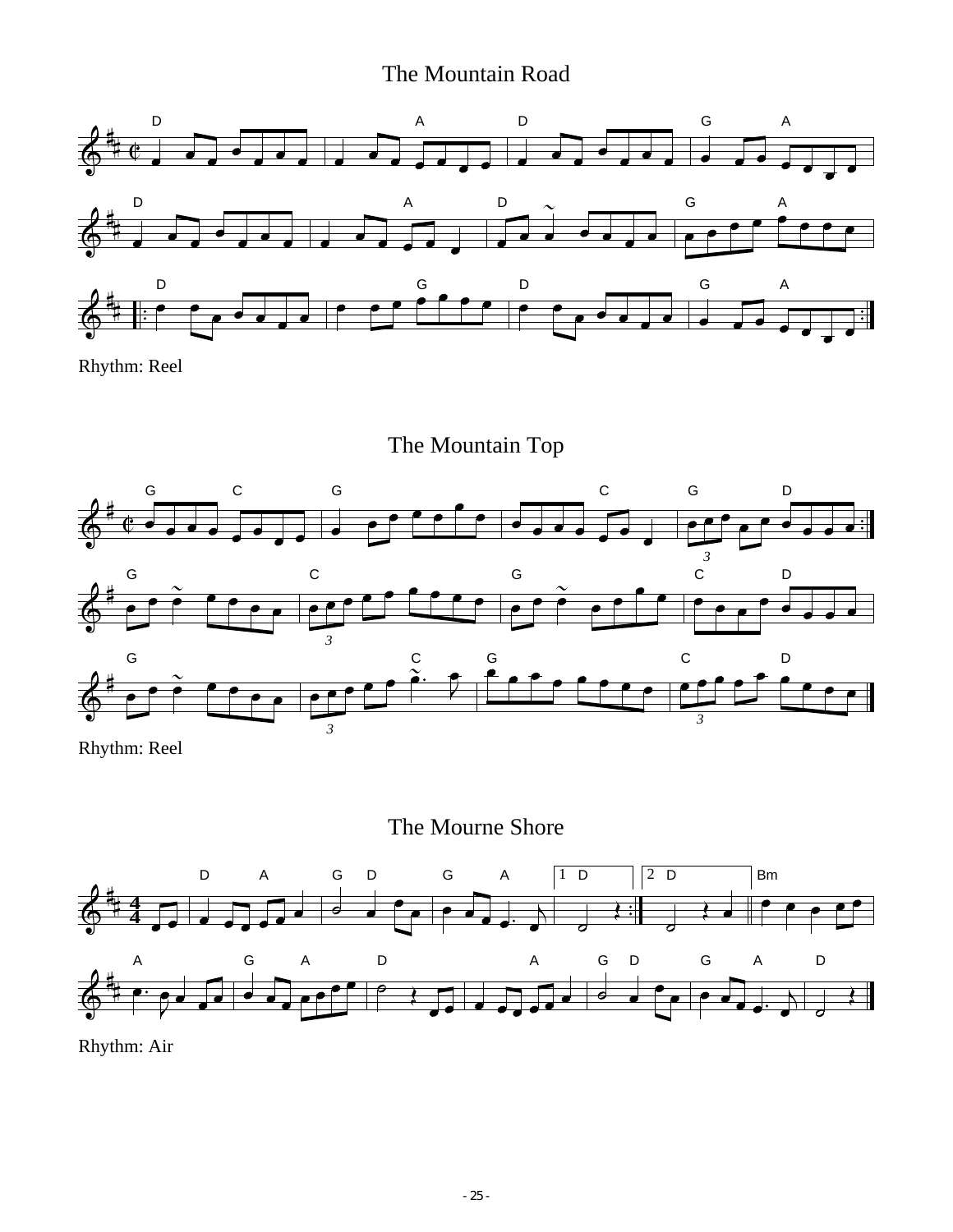### The New Century



Rhythm: Hornpipe

The New Leaf



Rhythm: Jig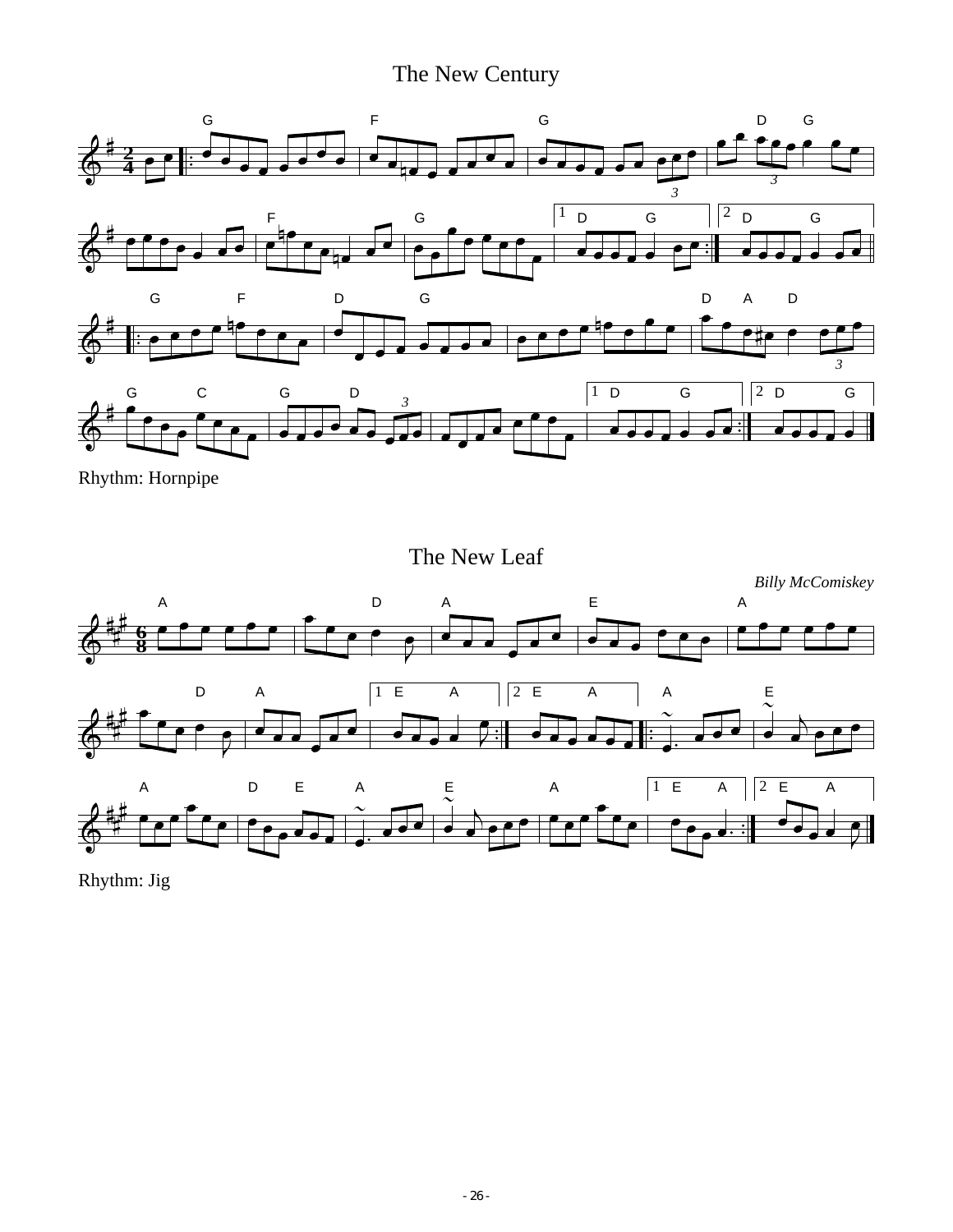#### The Nightingale



Rhythm: Jig

The Nine Points of Roguery

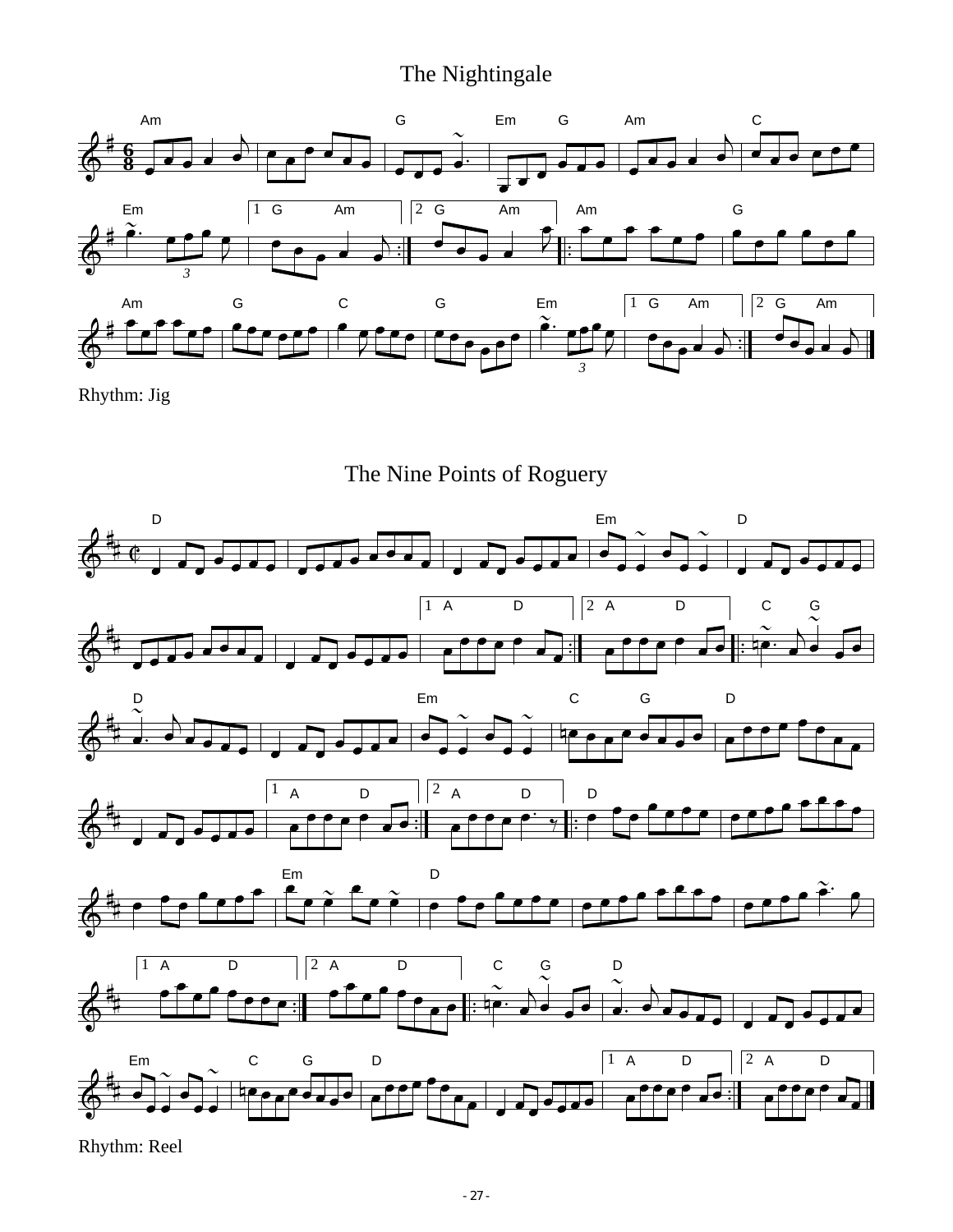O'Farrell's Welcome to Limerick



Rhythm: Slip Jig

The Old Torn Petticoat



Rhythm: Reel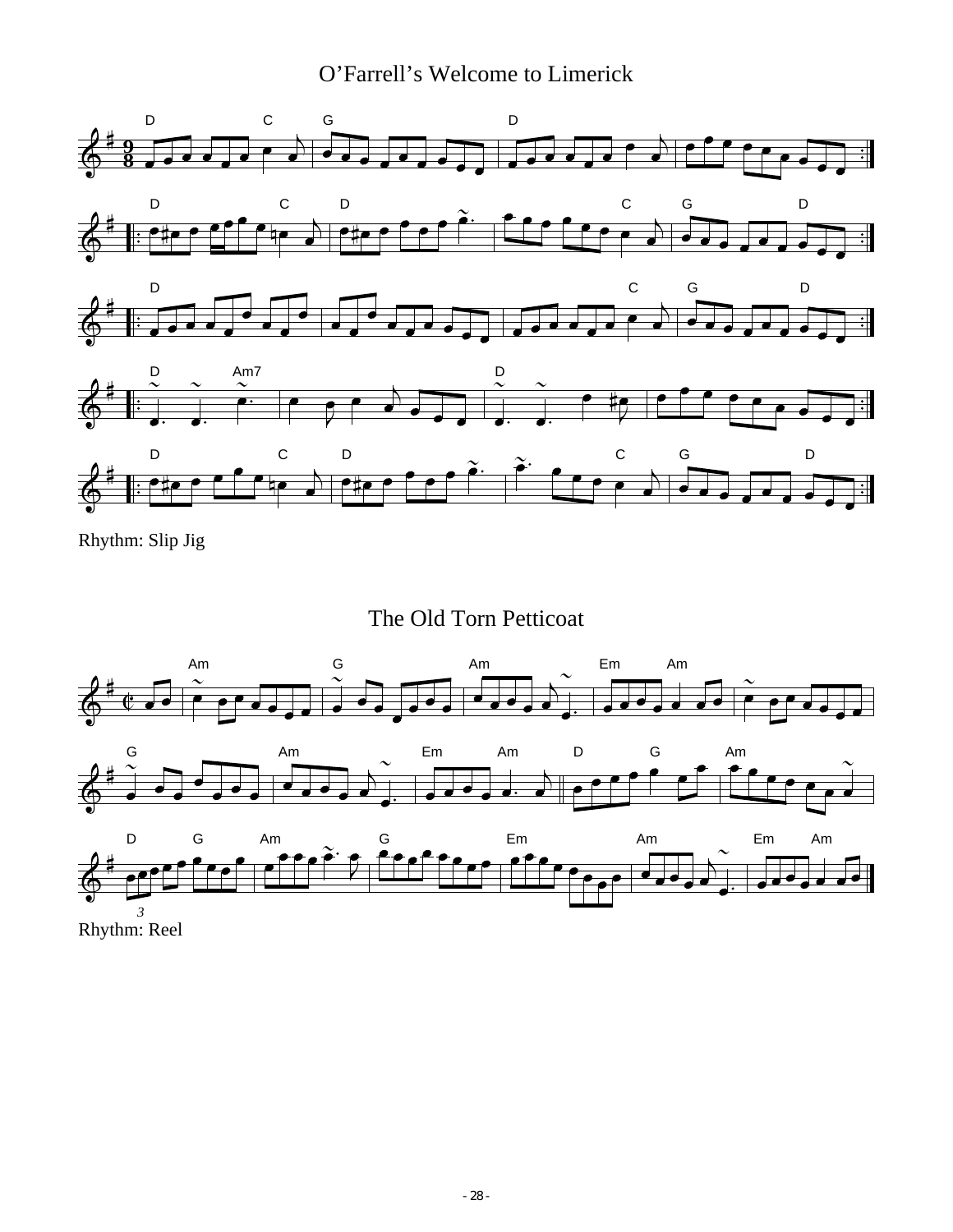### Paddy Fahy's



Rhythm: Jig

Paddy Lynne's Delight

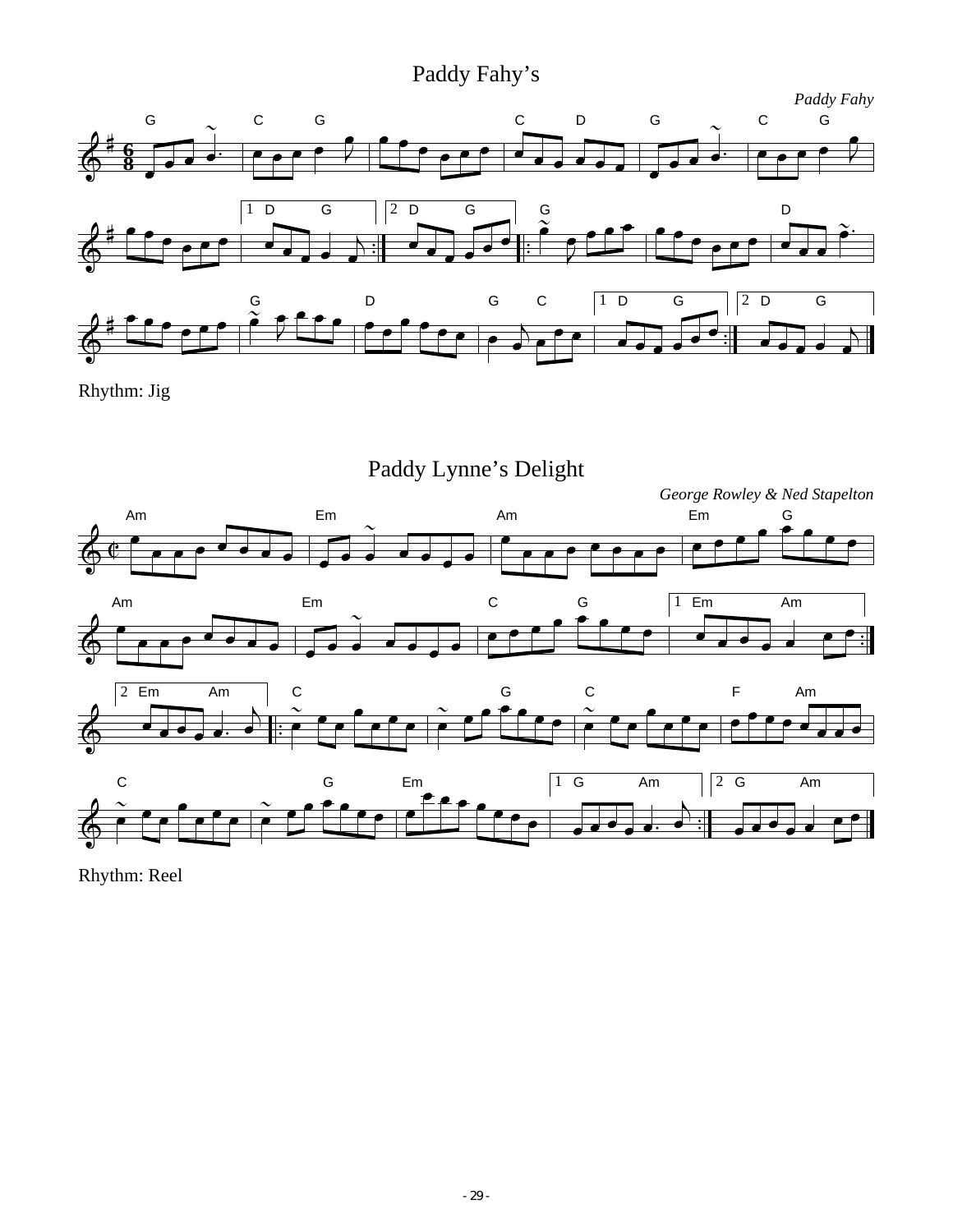### Paddy's Resource



Rhythm: Jig

Padraig O'Keefe's Favorite



Rhythm: Slide

The Peacock's Feathers



Rhythm: Hornpipe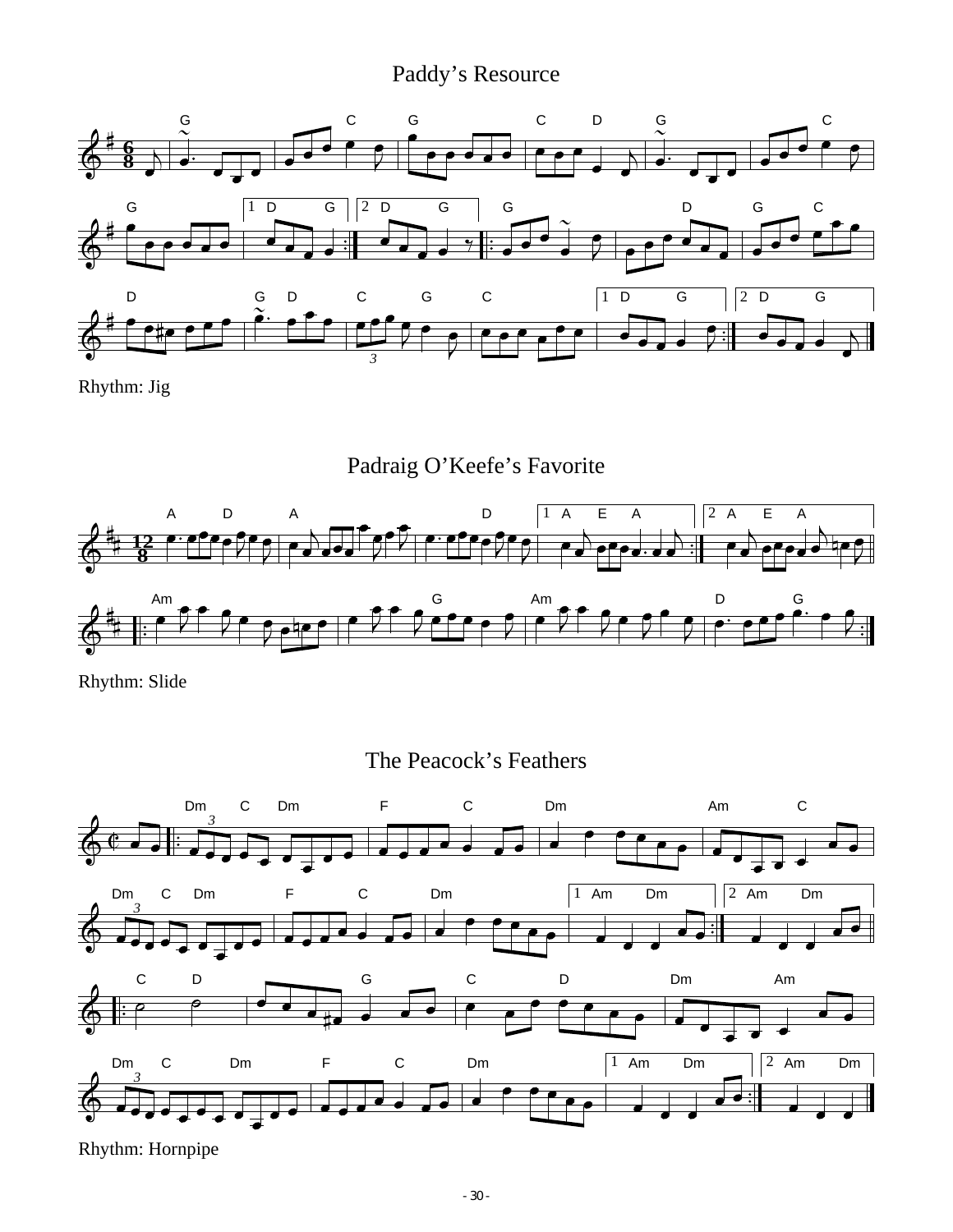### The Pipe on the Hob



Rhythm: Jig



Rhythm: Hornpipe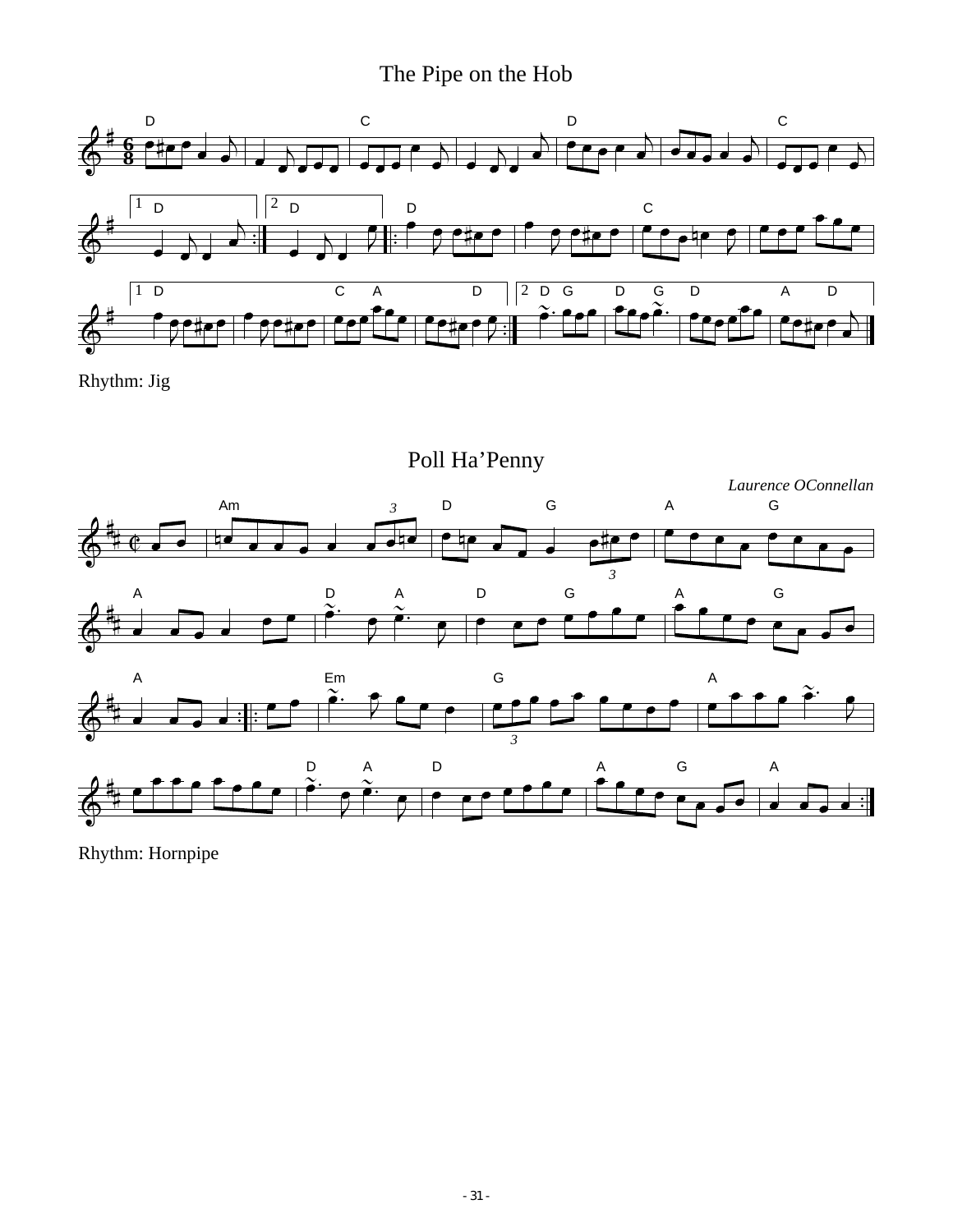### The Poppy Leaf



Rhythm: Hornpipe

Rathawaun



Rhythm: Jig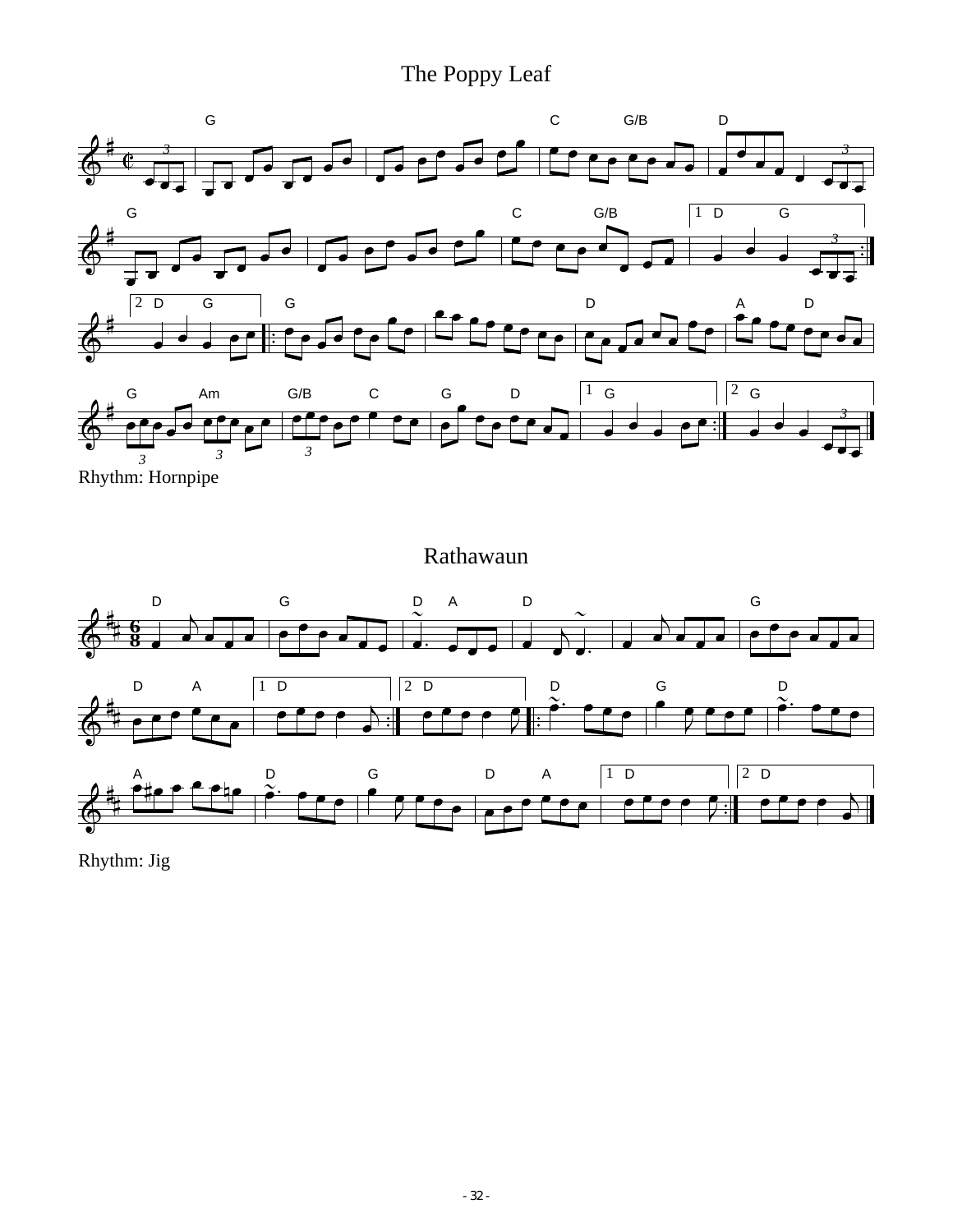### The Ravelled Hank of Yarn



Rhythm: Reel

The Road to Lisdoonvarna



Rhythm: Reel

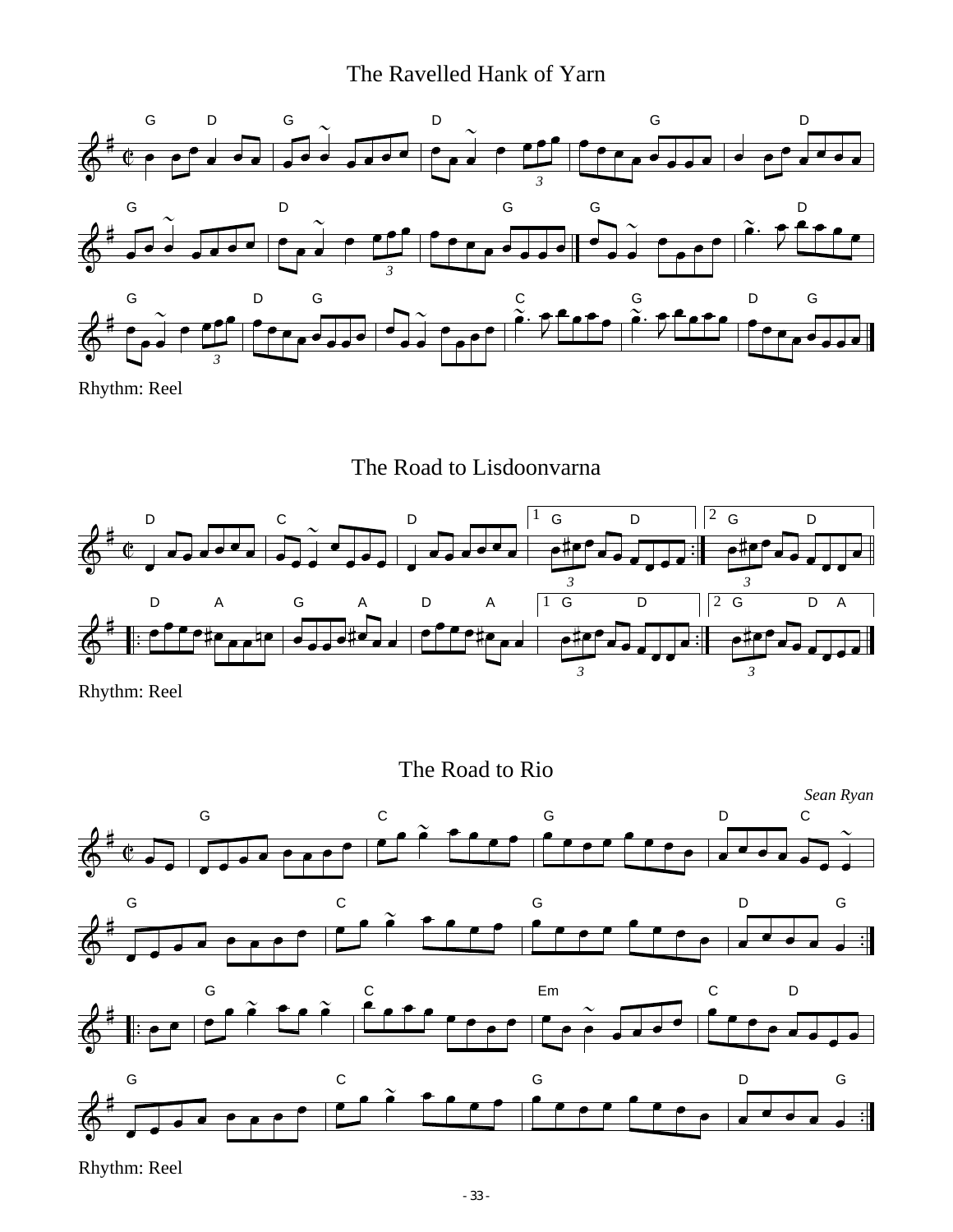### The Sailor's Bonnet



Rhythm: Reel

The Scholar

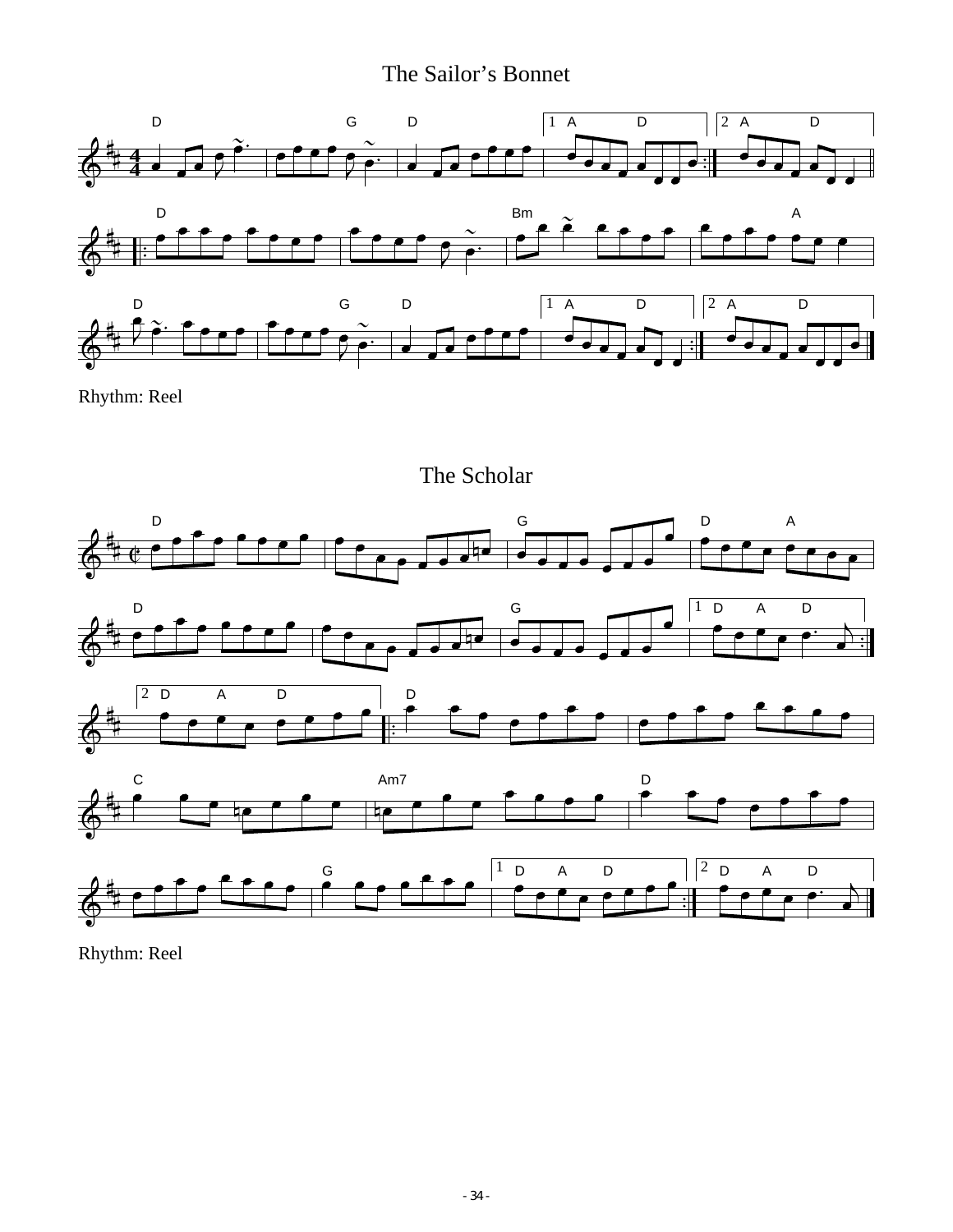### Sean Reid's



Rhythm: Reel



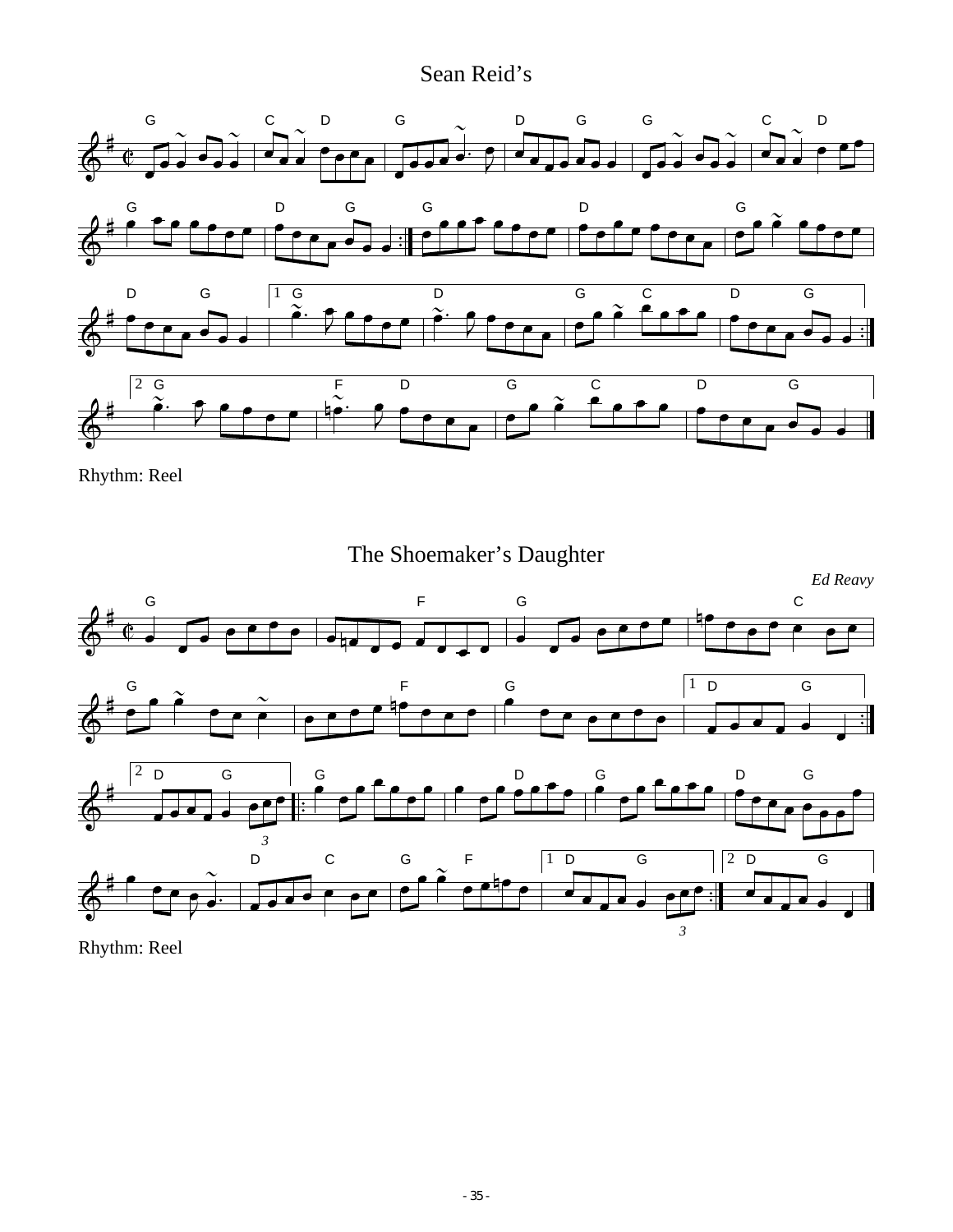### The Skylark



Rhythm: Reel

Sporting Paddy



Rhythm: Reel





Rhythm: Slide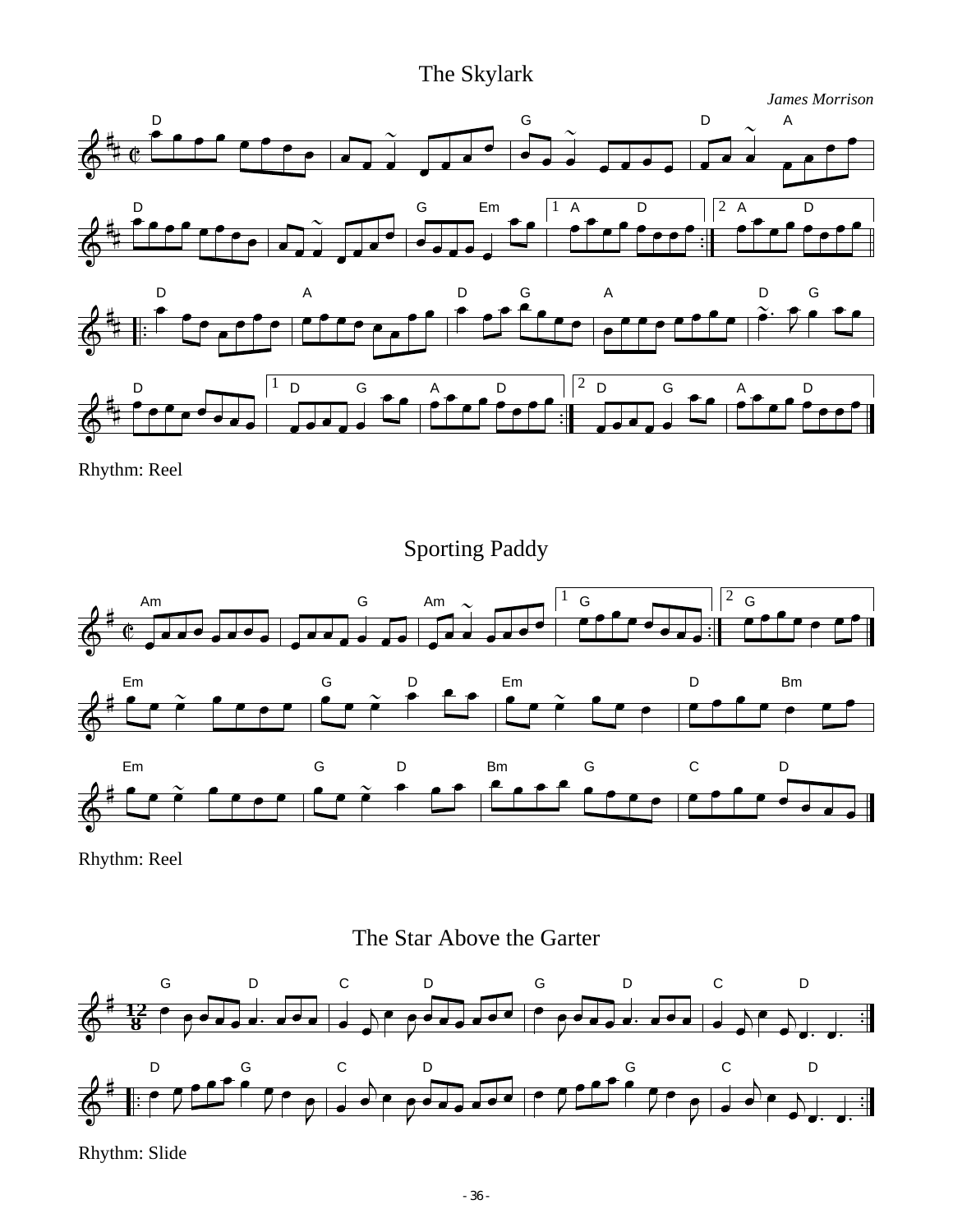#### Statia Donnelly



Rhythm: Jig



Rhythm: Jig

The Swaggering Jig



Rhythm: Slip Jig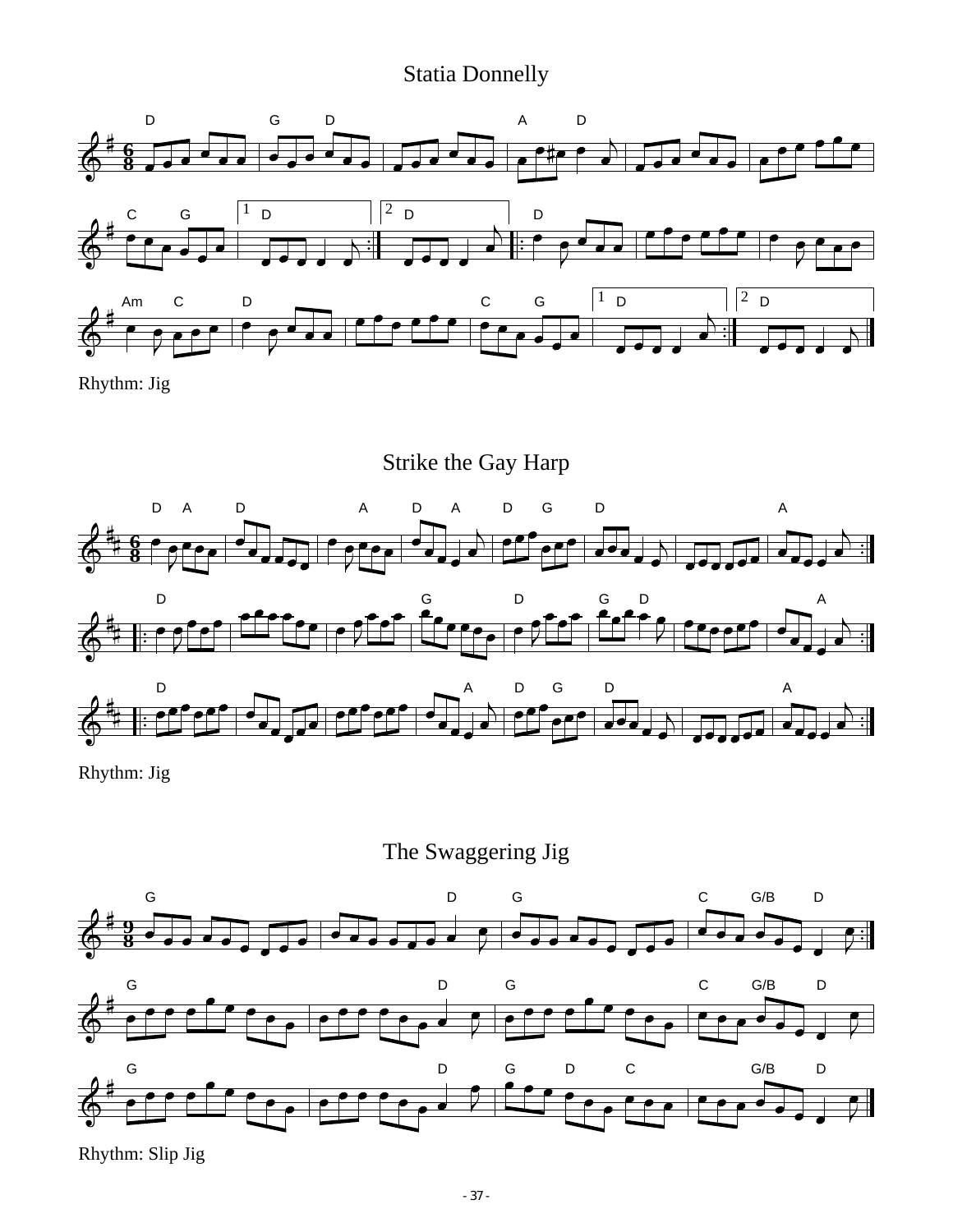### Teampall An Ghleanntáin



Rhythm: Reel

The Templehouse



The Ten Pound Float



Rhythm: Reel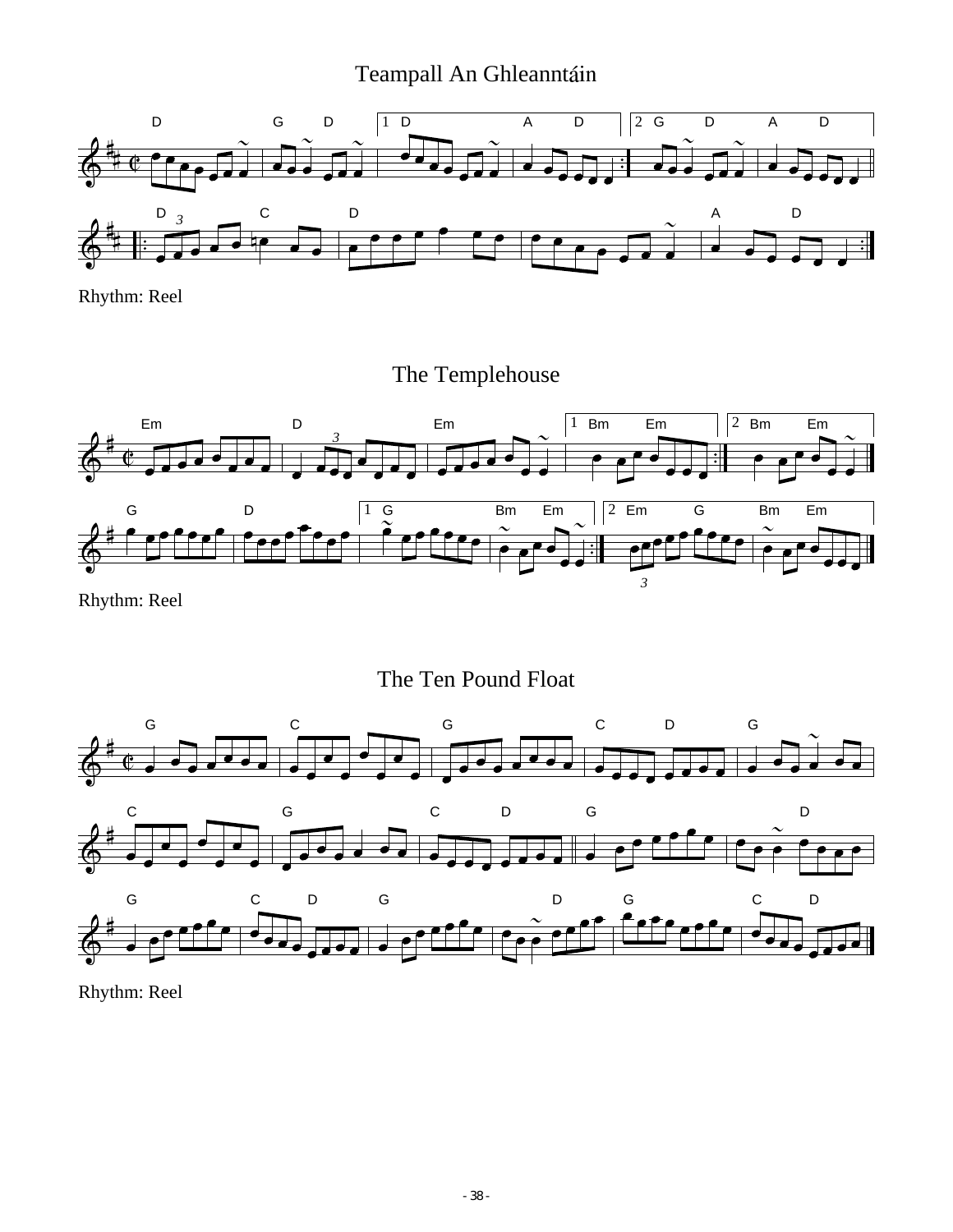#### The Toormore Slide



Rhythm: Slide

Timmy Clifford's



Rhythm: Jig





Rhythm: Reel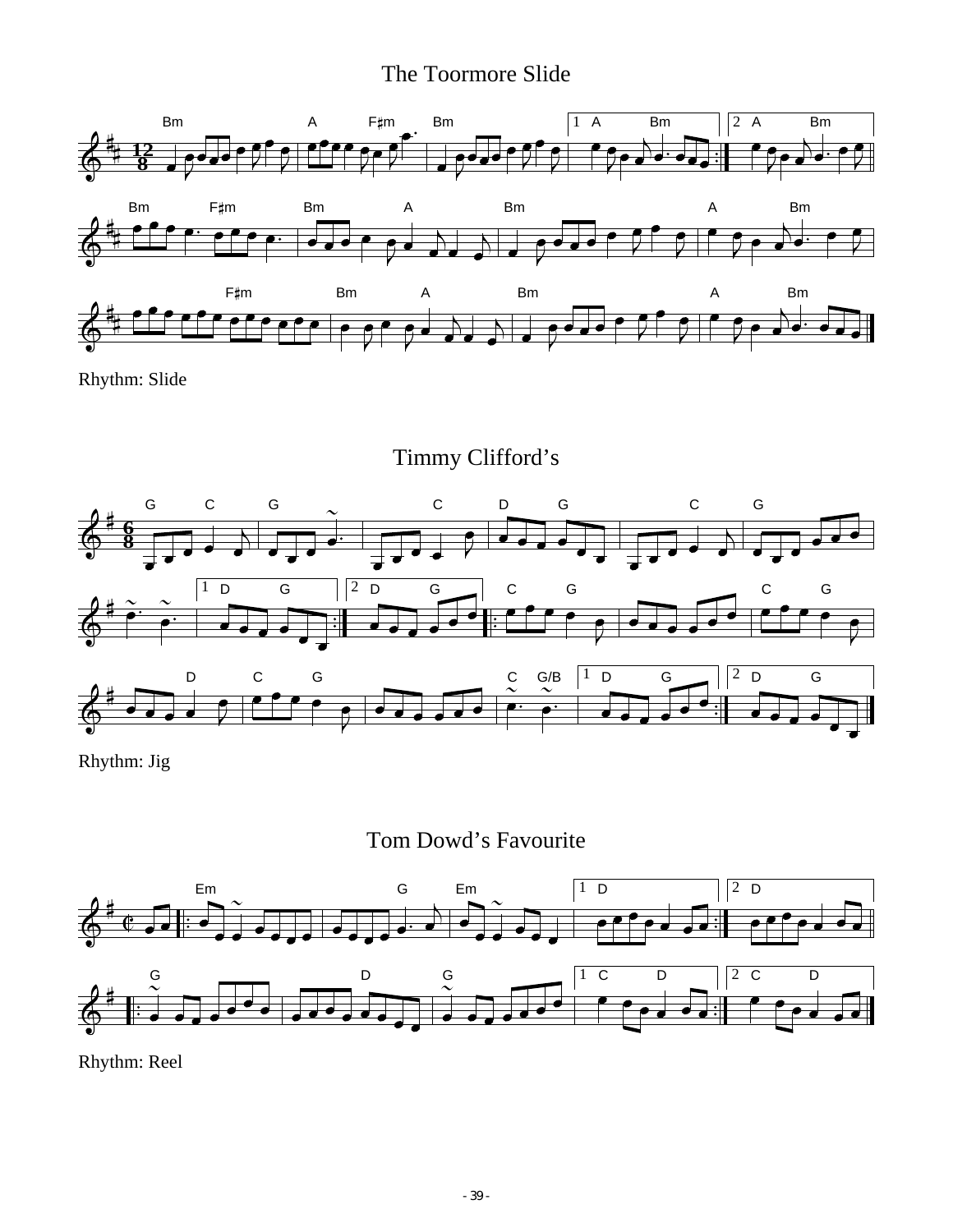### Top of the Morning



Rhythm: Reel



Rhythm: Reel

Tripping Up the Stairs



Rhythm: Jig